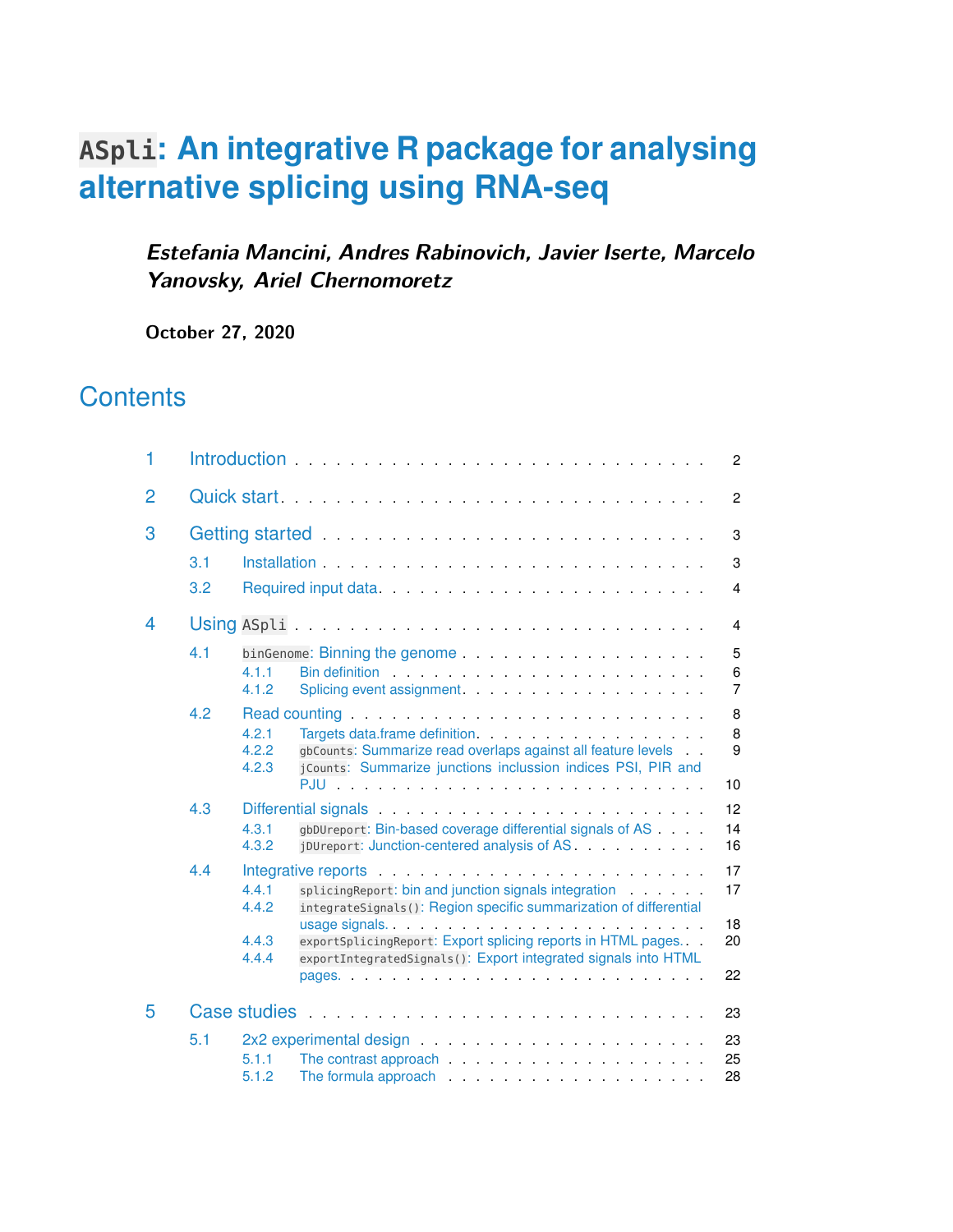<span id="page-1-0"></span>

# 1 Introduction

Alternative splicing (AS) is a common mechanism of post-transcriptional gene regulation in eukaryotic organisms that expands the functional and regulatory diversity of a single gene by generating multiple mRNA isoforms that encode structurally and functionally distinct proteins.

Genome-wide analysis of AS has been a very active field of research since the early days of NGS (Next generation sequencing) technologies. Since then, evergrowing data availability and the development of increasingly sophisticated analysis methods have uncovered the complexity of the general splicing repertoire.

In this vignette we describe how to use ASpli, an integrative and user-friendly R package that facilitates the analysis of changes in both annotated and novel AS events.

Differently form other approaches, ASpli was specifically designed to integrate several independent signals in order to deal with the complexity that might arise in splicing patterns. Taking into account genome annotation information, ASpli considers bin-based signals along with junction inclusion indexes in order to assess for statistically significant changes in read coverage. In addition, annotation-independent signals are estimated based on the complete set of experimentally detected splice junctions. ASpli makes use of a generalized linear model framework (as implemented in edgeR R-package [\[1\]](#page-34-0)) to assess for the statistical analysis of specific contrasts of interest. In this way, ASpli can provide a comprehensive description of genome-wide splicing alterations even for complex experimental designs.

A typical ASpli workflow involves: parsing the genome annotation into subgenic features called bins, overlapping read alignments against them, perform junction counting, fulfill inference tasks of differential bin and junction usage and, finally, report integrated splicing signals. At every step ASpli generates self-contained outcomes that, if required, can be easily exported and integrated into other processing pipelines.

# <span id="page-1-1"></span>2 Quick start

Here is an example for a pairwise comparison between 2 conditions (Control vs Treatment, 3 replicates each) using default parameters.

Extract features from genome, define targets data.frame with phenotype data, and mBAMs data.frame with phenotype data for merged BAMs:

```
> genome <- loadDb("txdb.sqlite")
> features <- binGenome(genome)
> targets <- data.frame(bam = c("CT_1.BAM", "CT_2.BAM", "CT_3.BAM","TR_1.BAM", "TR_2.BAM", "TR_3.BAM"),
                    genotype = c('CT", "CT", "CT", "CT", "TR", "TR", "TR", "TR" ),
```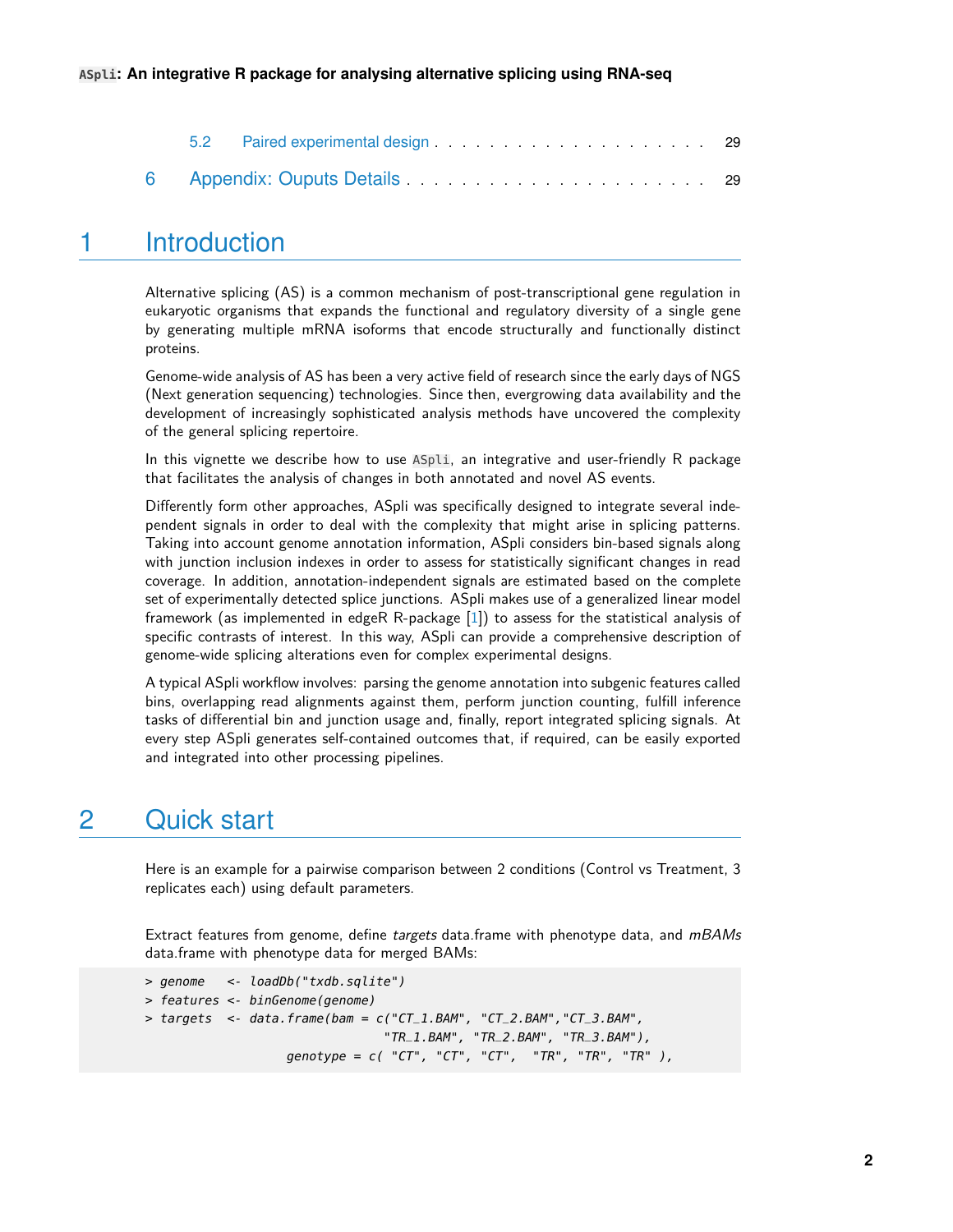```
stringsAsFactors = FALSE )
> mBAMs <- data.frame(bam=c("CT.BAM", "TR.BAM"),condition=c("CT","TR"))
```
Read counting against annotated features:

```
> gbcounts <- gbCounts( features = features,
                            targets = targets,
                            minReadLength = 100, maxISize = 50000,
                            libType="SE",
                            strandMode=0)
```
Junction-based de-novo counting:

```
> asd <- jCounts(counts = gbcounts,
                     features = features,
                     minReadLength = 125L,
                     libType="SE",
                     strandMode=0)
```
Differential signal estimation:

> gb <- gbDUreport(counts, contrast = c(-1, 1)) > jdur <- jDUreport( asd, contrast = c(-1, 1))

Report and signal integration:

> sr <- splicingReport(gb, jdur, counts) > is <- integrateSignals(sr,asd)

Export results:

```
> exportSplicingReports( sr, output.dir="results")
```

```
> exportIntegratedSignals(is,sr=sr,
```

```
output.dir = "results",
counts=counts,features=features,asd=asd,
mergedBams = mBAMs)
```
# <span id="page-2-0"></span>3 Getting started

# 3.1 Installation

<span id="page-2-1"></span>ASpli is available at the Bioconductor site and can be installed following these steps: bio cLite():

```
> if (!requireNamespace("BiocManager", quietly = TRUE))
     install.packages("BiocManager")
```

```
> # The following line initializes usage of Bioc devel branch and should not be necessary after
```
- > # the next official release scheduled for October 2020
- > if(Sys.Date()<"2020-11-01") BiocManager::install(version='devel')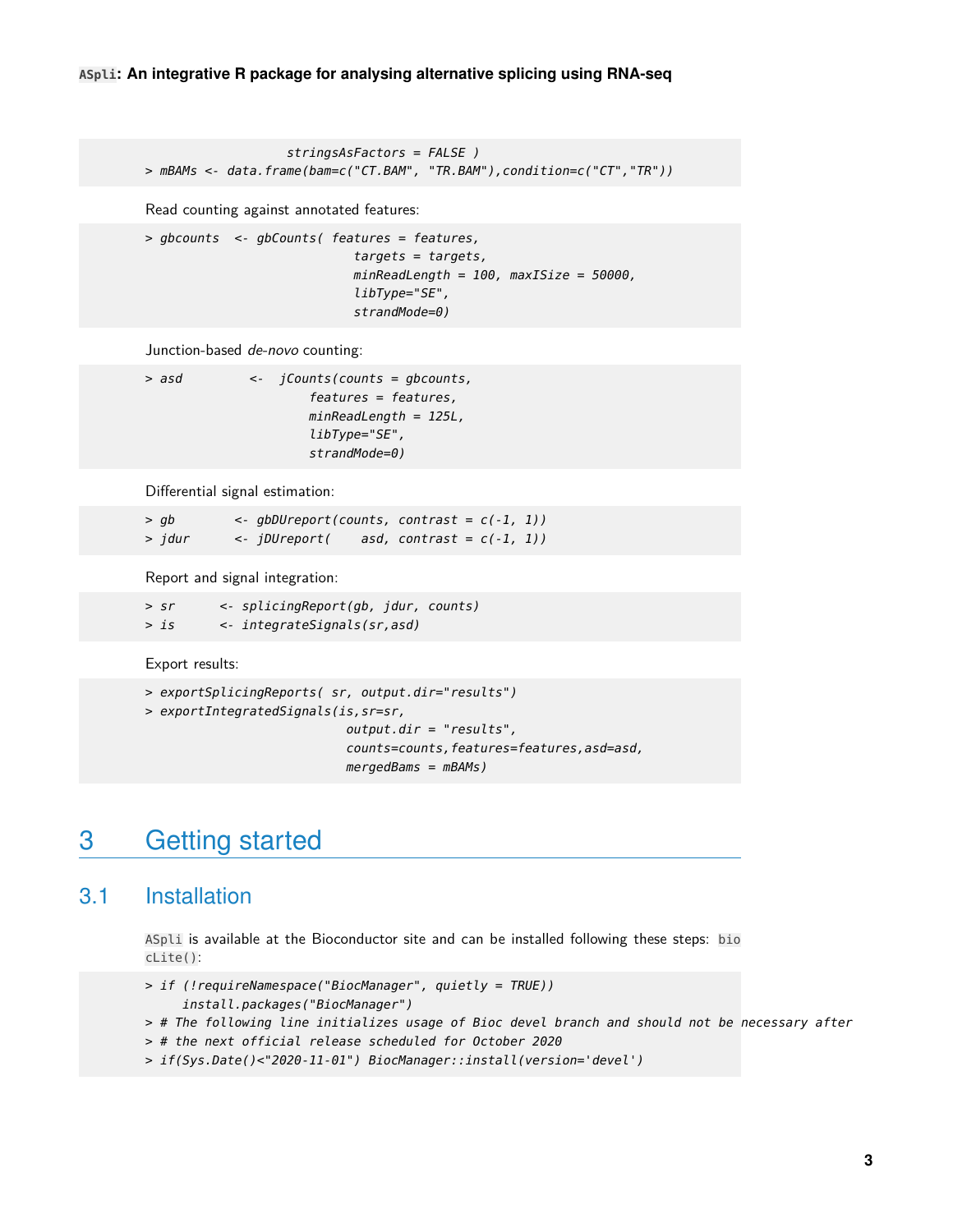```
> BiocManager::install("ASpli")
```

```
> library(ASpli)
```
# 3.2 Required input data

ASpli requires the following data in order to execute the analysis pipeline:

- BAM and BAI files for each analyzed sample.
- A genome annotation file in the TxDb format, as produced by the GenomicFeatures package. The GenomicFeatures package provides functions to create TxDb objects based on data downloaded from UCSC Genome Bioinformatics, BioMart or gff/gtf files. See "Creating New TxDb Objects or Packages" in the GenomicFeatures vignette for more details. In this example, a TxDb is built from a gtf file:

> library(GenomicFeatures) > TxDb <- makeTxDbFromGFF( file="genes.gtf", format="gtf")

The building of a TxDb object might be time consuming, depending on the size of your genome. If a TxDb has been already created, we strongly recommend saving it as a sqlite file and reloading it any time the analysis is run.

```
> saveDb(TxDB,file="gene.sqlite")
```
Please, make sure all files use the same coordinate system.

• IMPORTANT: In order to estimate uniform coverage statistics and to generate graphical reports through the exportIntegratedSignals function, replicate merged BAM files for each contrasted condition are needed. These merged BAMs can easily be computed from individual replicate BAM files using **samtools merge** utility (you can check http://www.htslib.org/doc/samtools-merge.html). Index for these merged BAM files should also be provided. They can be easily generated with **samtools index** utility (https://www.htslib.org/doc/samtools-index.html).

# <span id="page-3-1"></span>4 Using ASpli

The workflow intended to be used with  $\Delta S$  is divided in six main steps (Figure [1\)](#page-4-1).

- 1. Extracting features from genome TxDb: binGenome()
- 2. Counting reads: gbCounts(), jCounts()
- 3. Estimating differential signals: gbDUreport(), jDUreport()
- 4. Generering reports: splicingReport() , integrateSignals()
- 5. Exporting HTML reports: exportSplicingReport() , exportIntegrateSignals()

The main objects classes used to store data and perform operations are:

• ASpliFeatures: Contains genomic coordinates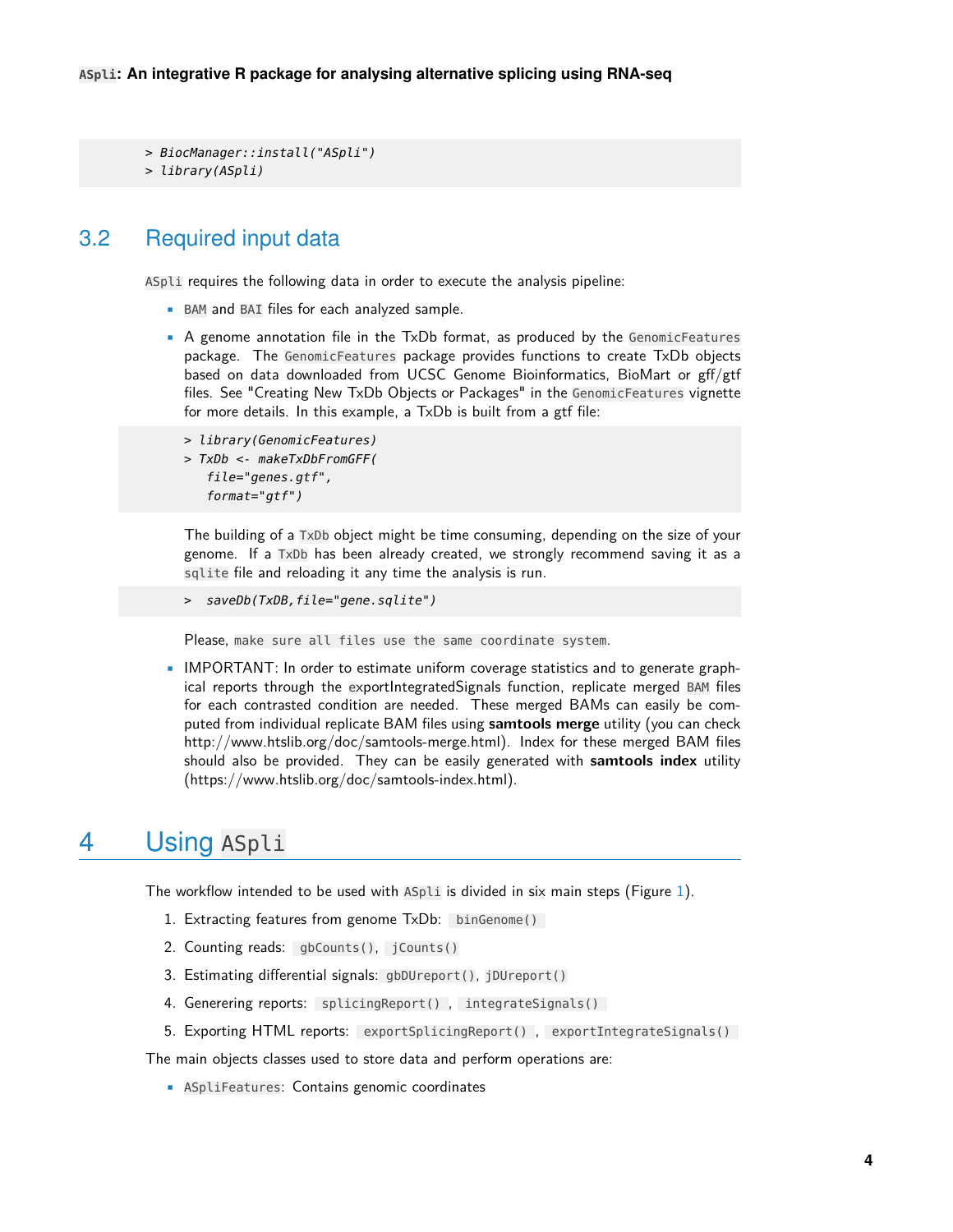- ASpliCounts: Contains number of reads overlapping each genomic feature
- ASpliAS: Contains counts of aligned junctions
- ASpliDU: Contains results of Differential expression and usage
- ASpliJDU: Contains results of Differential Junctions usage
- ASpliSplicingReport: Contains differential usage information using different evidences
- ASpliIntegratedSignals: Contains signals present in the region

<span id="page-4-1"></span>At each step it is possible to access intermediate results. See Section [6:Appendix: Ouputs](#page-28-0) [Details](#page-28-0) for more details.



<span id="page-4-0"></span>**Figure 1: ASpli core Funcionalities**

# 4.1 binGenome: Binning the genome

The binGenome method is a one-stop function to:

- split genes into subgenic features called bins
- extract junction, gene and bin coordinates
- infer bin splicing events from annotation

binGenome's output is an object of class ASpliFeatures. Methods featuresg, featuresb, featuresj can be used to access genes, bins and junctions coordinates as GRanges (GRanges objects defined in the GenomicRanges package.)

| $>$ ann $File$ | <- aspliExampleGTF()        |
|----------------|-----------------------------|
| > aTxDb        | <- makeTxDbFromGFF(annFile) |
| > features     | $\leq$ - binGenome( aTxDb)  |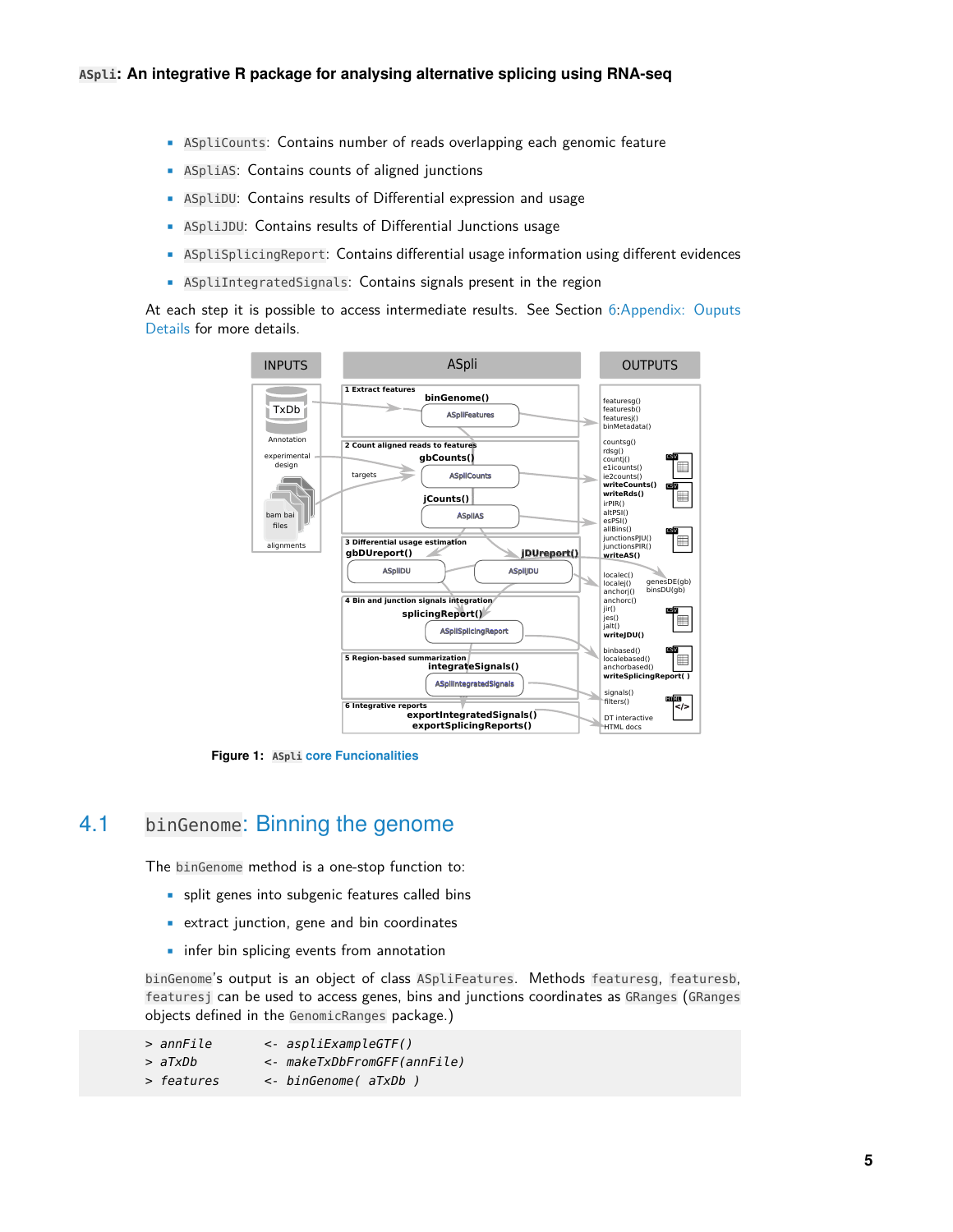> geneCoord <- featuresg( features ) > binCoord <- featuresb( features ) > junctionCoord <- featuresj( features )

In the case gene symbols were available, they could be appended as follow:

```
> symbols <- data.frame( row.names = genes( aTxDb ),
                            symbol = paste( 'This is symbol of gene:',
                                            genes( aTxDb ) ) )
> features <- binGenome( aTxDb, geneSymbols = symbols )
```
## <span id="page-5-0"></span>4.1.1 Bin definition

Exon and intron coordinates are extracted from the annotation, but only those from multiexonic genes are saved for further evaluation. When more than one isoform exists, some exons and introns will overlap. In the same spirit of [\[2\]](#page-34-1), exons and introns are then subdivided into non-overlapping sub-genic features dubbed bins, defined by the boundaries of different exons across transcript variants. These so defined bins are maximal sub-genic features entirely included or entirely excluded from any mature transcript (see Fig [2\)](#page-5-1).

For an hypothetical gene named GeneAAA subgenic features are labelled as follow:

- **GeneAAA:E001**: defines first exonic bin
- **GeneAAA:I001**: defines first intronic bin
- **GeneAAA:Io001**: defines first Intron original
- **GeneAAA:J001**: defines first annotated junction of GeneAAA
- **chr.start.end**: defines an experimental junction

Bins and junctions are consecutively named from 5' to 3' of reference sequence, irrespective of their gene's strand. This implies that lower numbers are always closer to the 5' of forward strand. Alternative splicing bins are named as exons.

<span id="page-5-1"></span>Exonic and intronic bins are further classified into exclusively exonic bins, exclusively intronic bins, or alternative splicing bins (AS) (See Figure [2\)](#page-5-1).



**Figure 2: Schema of resulting bins from a gene with three hypothetical transcripts** Those bins that are exonic and intronic in different isoforms are named AS bins.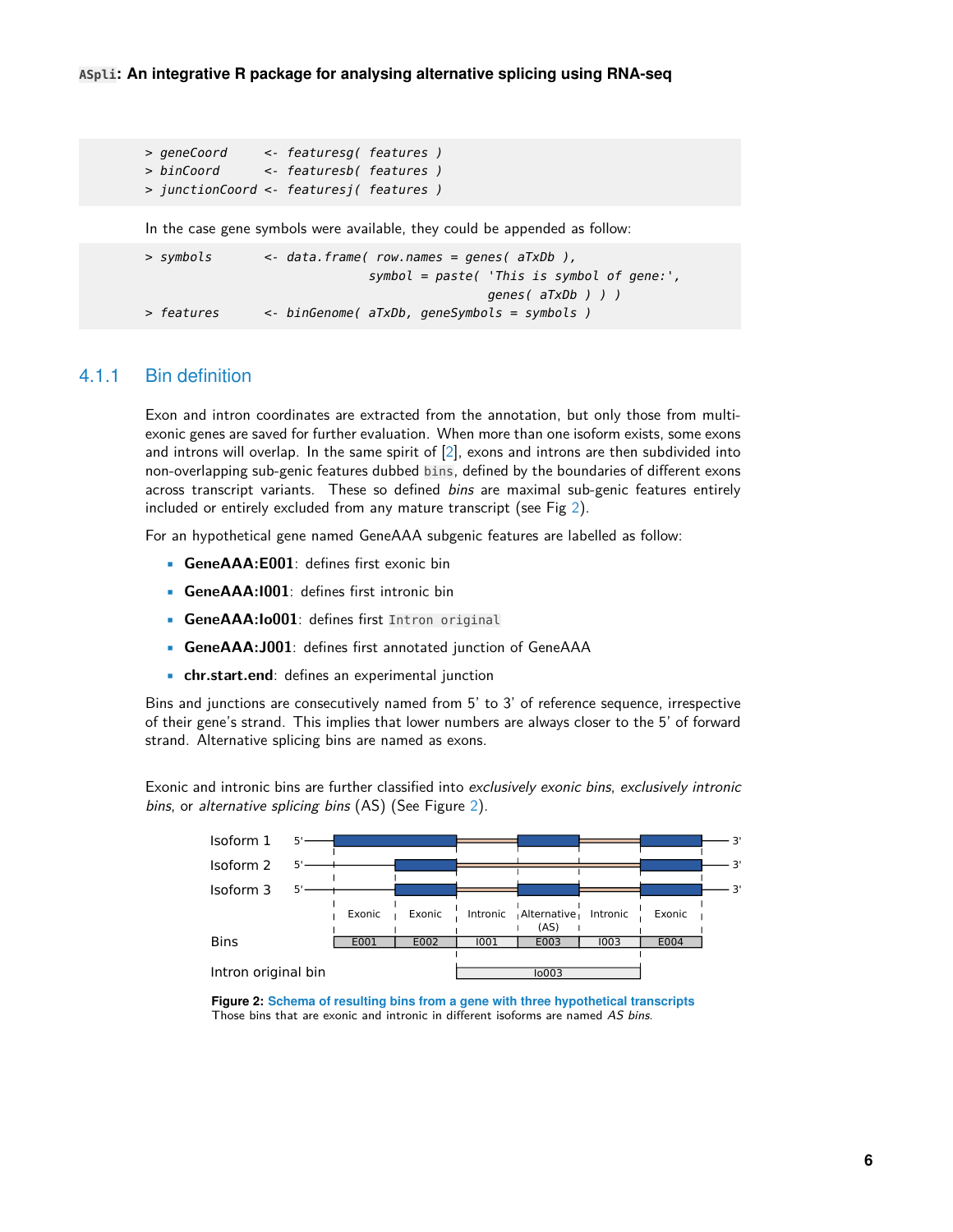<span id="page-6-0"></span>Bins that overlap with the beginning or end of any transcript are labelled as **external**. Please note that an external bin of a transcript may overlap to a non external bin of another transcript, in these cases the bin is still labelled as **external**. In addition to these non overlapping bins, full introns are extracted from annotation and labelled as **Io** )

# 4.1.2 Splicing event assignment

Each AS bin is further classified considering a three-bin local splicing model. Splicing-event categories are assigned to a given bin based on the intronic/exonic character of the analyzed bin and its first neighbors (Figure [3\)](#page-6-2).

For genes presenting two isoforms, this model is able to unambiguously assign a well defined splicing event category to the analyzed bin: exon skipping (ES), intron retention (IR), alternative five prime splicing site (Alt5'SS), or alternative three prime splicing site (Alt3'SS) (see first row of Figure [3\)](#page-6-2).

<span id="page-6-2"></span>

**Figure 3: Summary of assignment of splicing events to bins from minimum gene model** The bin being evaluated has a green background highlight. The blue boxes represents exons, while the little light orange boxes represent introns. Gene models shown are plus sense strand.

When more than two isoforms are present, we still found it useful to use the three-bin local model to segment follow up analysis. For these cases (see rows 2-4 of Figure [3\)](#page-6-2) ASpli identify splicing events that involve: intronic subgenic regions surrounded by exons in at least one isoform (bin labelled as IR\*), exonic subgenic regions surrounded by two introns in at least one isoform (bin labelled as ES\*), exonic regions surrounded by intronic and exonic neighbor bins (bin labelled as Alt5'SS\* or Alt3'SS\*).

<span id="page-6-1"></span>When it is not possible to get a clear splicing-type assignation (last row of Figure [3\)](#page-6-2), bins are labeled as undefined AS (UAS).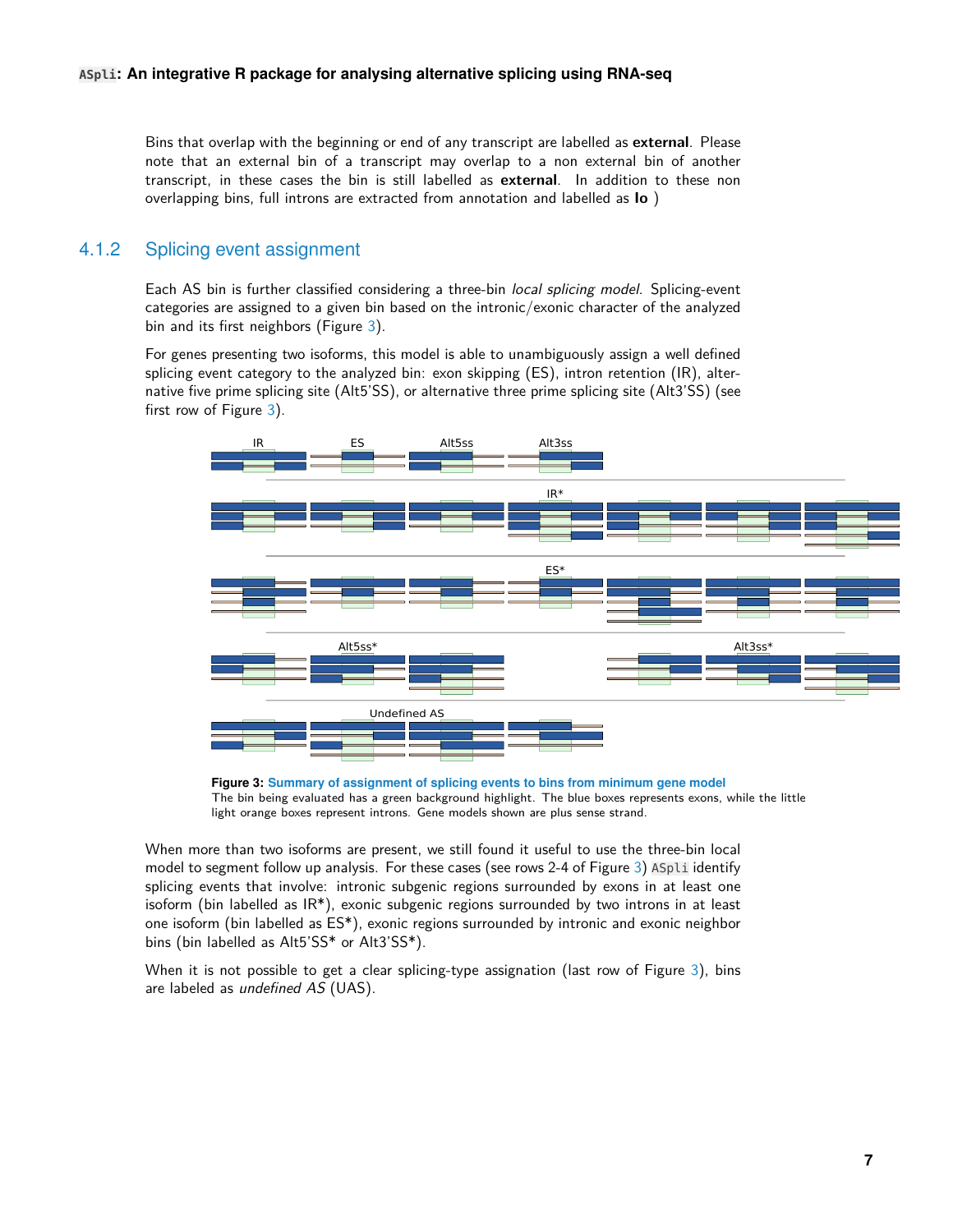# 4.2 Read counting

## 4.2.1 Targets data.frame definition

<span id="page-7-0"></span>BAM file names and experimental factors should be provided as a dataframe that has as many rows as samples. The first column should be named bam and should contain the path to a BAM file. Next columns should be used to specify the different experimental factors for each sample.

For instance, for a two-factor design (e.g. *genotype* and *time*) the *targets* data.frame could have been defined like this:

```
> BAMFiles <- c("path_to_bams/CT_time1_rep1.BAM", "path_to_bams/CT_time1_rep2.BAM",
              "path_to_bams/CT_time2_rep1.BAM", "path_to_bams/CT_time2_rep2.BAM",
              "path_to_bams/TR_time1_rep1.BAM", "path_to_bams/TR_time1_rep2.BAM",
              "path_to_bams/TR_time2_rep1.BAM", "path_to_bams/TR_time2_rep2.BAM")
> (targets <- data.frame( bam = BAMFiles,
                       genotype = c('CT', 'CT', 'CT', 'CT', 'CT','TR', 'TR', 'TR', 'TR' ),
                       time = c('t1', 't1', 't2', 't2','t1', 't1', 't2', 't2')stringsAsFactors = FALSE ))
                           bam genotype time
1 path_to_bams/CT_time1_rep1.BAM CT t1
2 path_to_bams/CT_time1_rep2.BAM CT t1
3 path_to_bams/CT_time2_rep1.BAM CT t2
4 path_to_bams/CT_time2_rep2.BAM CT t2
5 path_to_bams/TR_time1_rep1.BAM TR t1
6 path_to_bams/TR_time1_rep2.BAM TR t1
7 path_to_bams/TR_time2_rep1.BAM TR t2
8 path_to_bams/TR_time2_rep2.BAM TR t2
```
The targets dataframe contains experimental factor values for each sample. ASpli generates simple code-name for each experimental condition concatenating the corresponding factor levels. We recommend to check using the getConditions() function.

> getConditions( targets )

[1] "CT\_t1" "CT\_t2" "TR\_t1" "TR\_t2"

**Important 1** The keyword condition is internally used by ASpli to store experimental condition code-names and SHOULD NOT be used as an experimental factor name in the definition of the targets data.frame.

<span id="page-7-1"></span>**Important 2** Row-names can be defined for the targets data.frame to univoqually identify each sample through the analysis. However this is not mandatory. ASpli automatically use condition code-names to generate unique sample ids whenever default rownames (i.e. consecutive numbers) were detected in targets data.frame.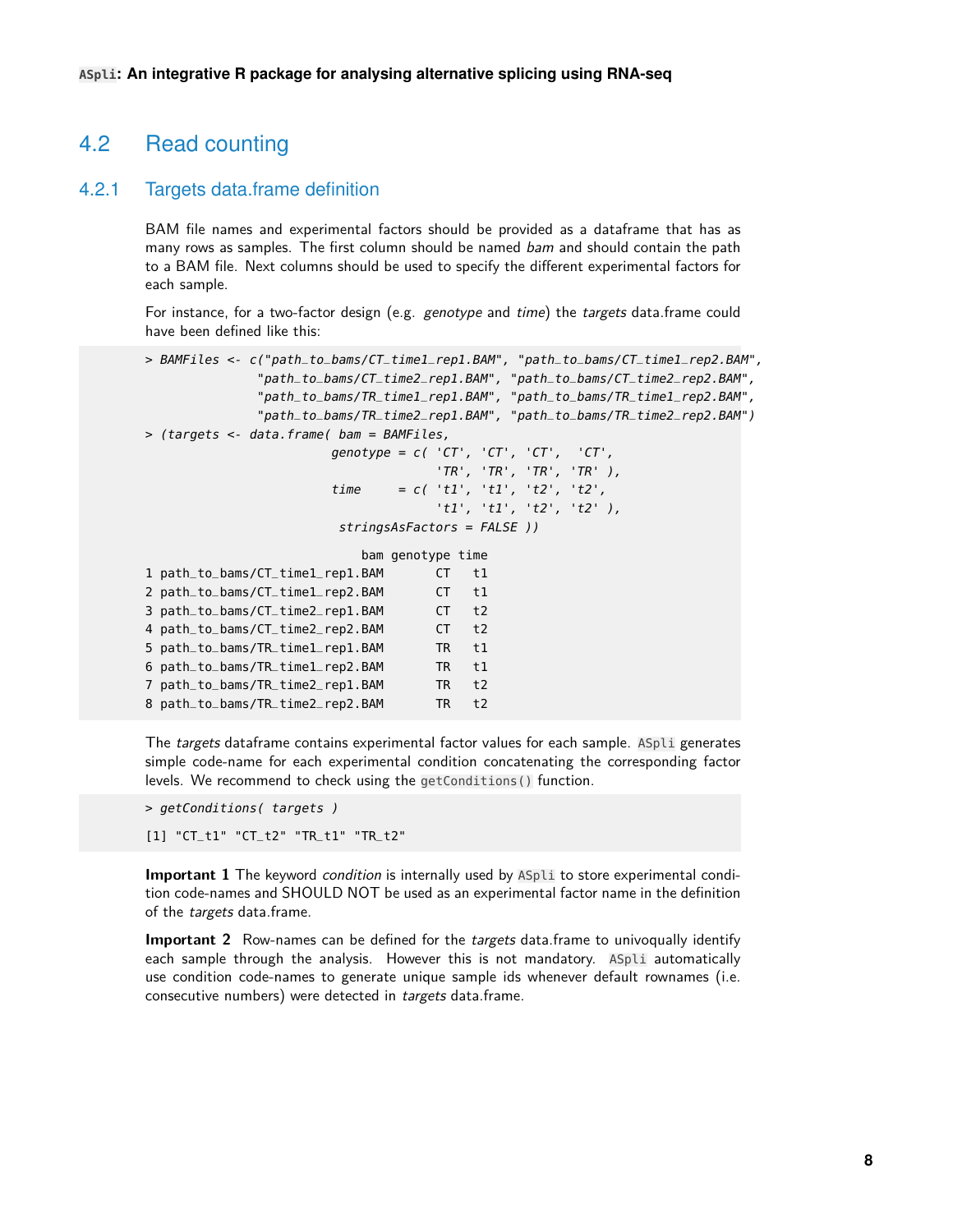## 4.2.2 gbCounts: Summarize read overlaps against all feature levels

The method gbCounts() counts the number of reads that overlaps each defined feature (i.e. genes, bins, junctions and intron/exon flanking regions). For genes and bins, read density values are also computed as the ratio between the number of reads and the length of a given feature.

By default (PE=TRUE) library is considered as paired-end and unstranded (strandMode=1).

```
> gbcounts <- gbCounts( features = features,
                            targets = targets,
                            minReadLength = 100, maxISize = 50000,libType="SE",
                            strandMode=0)
```
- features: An object of class ASpliFeatures. It is a list of GRanges at gene, bin and junction level
- targets: A dataframe containing sample, BAM and experimental factors as defined in Section [4.2.1](#page-7-0) : [Targets data.frame definition.](#page-7-0)
- **•** minReadLength: Reads shorter than  $minReadLength$  will not be considered to compute E1I and IE2 read coverage (see bellow).
- maxISize: Maximum intron expected size. Junctions longer than maxISize will be dicarded.
- **minAnchor: Minimum percentage of minReadLength that should be aligned to an exon**intron boundary (see [4.2.2](#page-7-1) : [Additional considerations](#page-7-1) ).

The result of gbCounts() method is an object of class ASpliCounts. Count and read density dataframes can be extracted using accesors methods. An extensive summary of the information stored in these tables is included in [6](#page-28-0) : [Appendix: Ouputs Details.](#page-28-0)

Access data:

```
> GeneCounts <- countsg(counts)
```
- > GeneRd <- rdsg(counts)
- > BinCounts <- countsb(counts)
- > BinRd <- rdsb(counts)
- > JunctionCounts <- countsj(counts)

Export tables to text files:

```
> writeCounts(counts=counts, output.dir = "example")
```

```
> writeRds(counts=counts, output.dir = "example")
```
#### **Additional considerations**

• At gene-level, for a given gene, the read count number is computed as the number of reads overlapping any exon included in the corresponding annotated gene model. If a single read overlaps more than one exon, it is counted only once. Note that **one read can overlap two different genes, in this case it is counted for both of them**.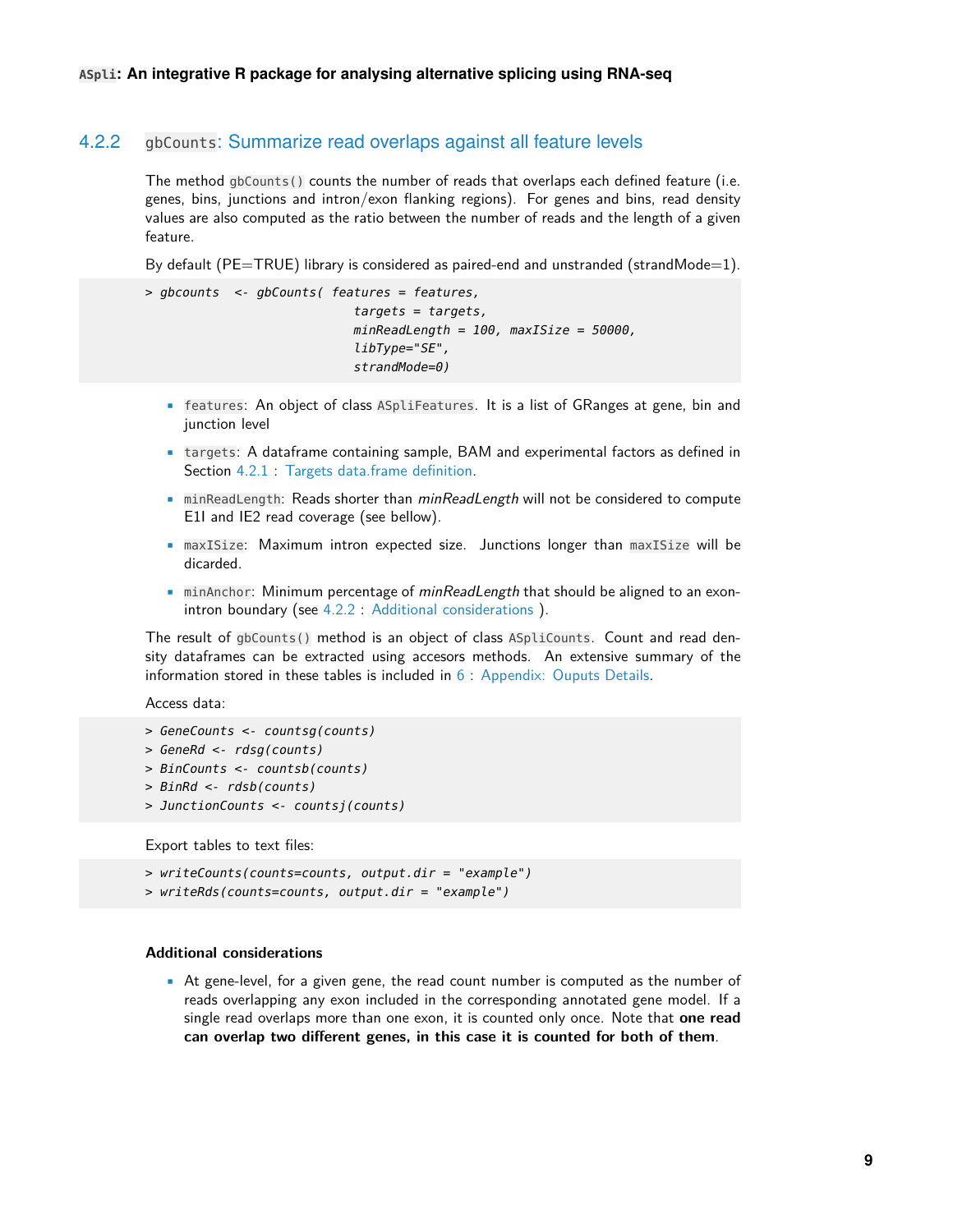- Every intron is considered as a potential retained intron. To analyze putative inton retention events, ASpli considers the corresponding upstream and downstream exons (E1 and E2, always in the forward sense). Then, following [\[3\]](#page-34-2), new artificial ranges that overlap the two retention regions E1I (connecting exon E1 and intron I) and IE2 (connecting intron I and exon E2) are defined:
	- E1I:  $[I_s$  readLength (1 minAnchor/100),  $I_s$ + readLength (1 minAnchor/100)]
	- IE2:  $[I_e$  readLength (1 minAnchor/100),  $I_e$ + readLength (1 minAnchor/100)]

where  $I_s$  and  $I_e$  are the intron start and end coordinates respectively. minAnchor is 10% of read length by default (parameter minAnchor )

**Please check before start the read length of your sequenced library** Only those reads whith minimum overlap minReadLength with either  $E1I$  or  $IE2$  will be considered and counted.

To access this data:

> e1iCounts <- countse1i(counts) > ie2Counts <- countsie2(counts)

- Effective length: is the sum of the length of exonic bins and alternative bins (i.e. all bins except intronic bins).
- Junctions are extracted from BAM files. They are defined as those reads that aligned against disjoint region of the reference genome(N operator of CIGAR notation for aligned reads [\[4\]](#page-34-3) ), and are essential for alternative splicing event quantification and discovery. Junction alignment confidence is extremely important and it should be controlled at the alignment step.

## <span id="page-9-0"></span>4.2.3 jCounts: Summarize junctions inclussion indices PSI, PIR and PJU

PSI (percent of inclusion) and PIR (percent of intron retention) metrics (see bellow) are computed for each bin and experimental condition. The selection of which metric is used is based on the type of splicing event associated with each bin (see  $4.1.2$  : [Splicing event](#page-6-0) [assignment\)](#page-6-0). In addition, annotation-free inclussion indices (PIR $<sub>J</sub>$  and PJU, see bellow) are</sub> estimated using experimentally detected junctions.

> asd <- jCounts(counts = gbcounts, features = features, minReadLength = 100, libType="SE", strandMode=0)

Novel arguments for this function call are:

- counts: An object of class ASpliCounts
- threshold: Minimum number of reads supporting junctions (Default=5)

Results: An object of class ASpliAS.. An extensive summary of the information stored in this object is included in [6](#page-28-0) : [Appendix: Ouputs Details.](#page-28-0)

Accesors: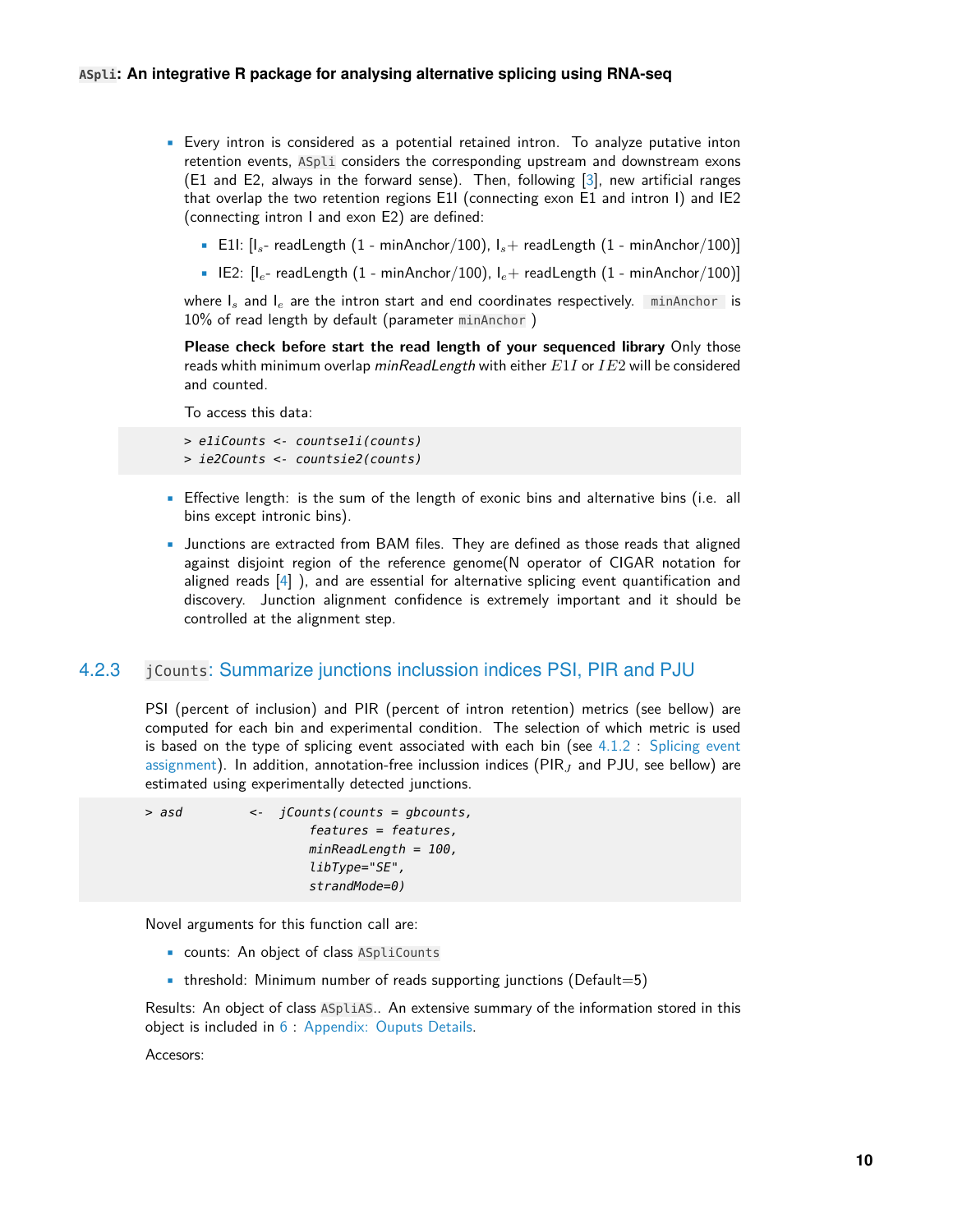```
> irPIR <- irPIR( asd )
> altPSI <- altPSI( asd )
> esPSI <- esPSI( asd )
> allBins <- joint( asd )
> junctionsPJU <- junctionsPIR( asd )
> junctionsPIR <- junctionsPIR( asd )
```
Export tables to text files:

```
> writeAS(as=asd, output.dir="example")
```
**Junction supporting evidence of alternative bin usage** ASpli makes use of junction data as supporting evidence of alternative usage of bins. For a general differential splicing event affecting a given bin, it is always possible to define exclusion and inclusion junctions. The first class of junctions (noted as  $J_3$ ) pass over the bin of interest, whereas the second ones (note as  $J_1$  and/or  $J_2$ ) quantify and support the inclusion of start and/or end bin boundaries in the mature transcript. Figure [4](#page-11-1) illustrates this point for the different types of splicing events that could affect a given bin. ASpli considers for this analysis junctions that are completely included within a unique gene and have more than a minimum number of reads supporting them (by default this number is five).

PSI (percent spliced in) [\[5\]](#page-34-4) and PIR (percent of intron retention) metrics are two well known statistics that can be used to quantify the relative weight of inclusion evidence for different kind of splicing events. For each bin, ASpli quantifies the inclusion strength in every experimental condition using the appropriate inclusion index (see Fig [4\)](#page-11-1).

**Annotation-free inclussion indices** ASpli relies on the direct analysis of experimentally observed splicing junctions in order to study novel (i.e. non-annotated) splicing patterns.

For every experimental junction, ASpli characterizes local splicing patterns considering two hypothetical scenarios. For one hand, assuming that every detected junction might be associated to a possible intron that could be potentially retained, a  $PIR_{junc}$  value is computed (upper panel of Figure [5\)](#page-12-0).

On the other hand, every junction also defines potential 5' and 3' splicing sites. It can be the case that one (in an alternative 5' or 3' scenario), or both ends (in case of exon skipping) were shared by other junctions. In this context, it is informative to characterize the relative abundance of the analyzed junction (dubbed  $J_3$ ) with respect to the locally *competing* ones. <code>ASpli</code> estimates  $\emph{percentage junction-usage}$  indices,  $\emph{PJU}_{J_1}$  and  $\emph{PJU}_{J_2}$ , in order to evaluate and quantify this quantities (see bottom panel of figure [5\)](#page-12-0). In order to illustrate this point, we show in figure [6](#page-12-1) an hypothetical splicing scenario for a given junction of interest,  $J_3$ . It can be appreciated that  $P J U_{J_1}$  quantifies the participation of this junction in the context of a splicing pattern involving the two orange competing junctions, whereas  $\mathit{PJU_{J_2}}$  reports on the usage of  $J_3$  in connection with the green competing junction.

#### **Additional considerations:**

• Only those junctions with a minimum number of counts (default=5) in **all** samples of at least 1 condition are used for PIR/PSI analysis.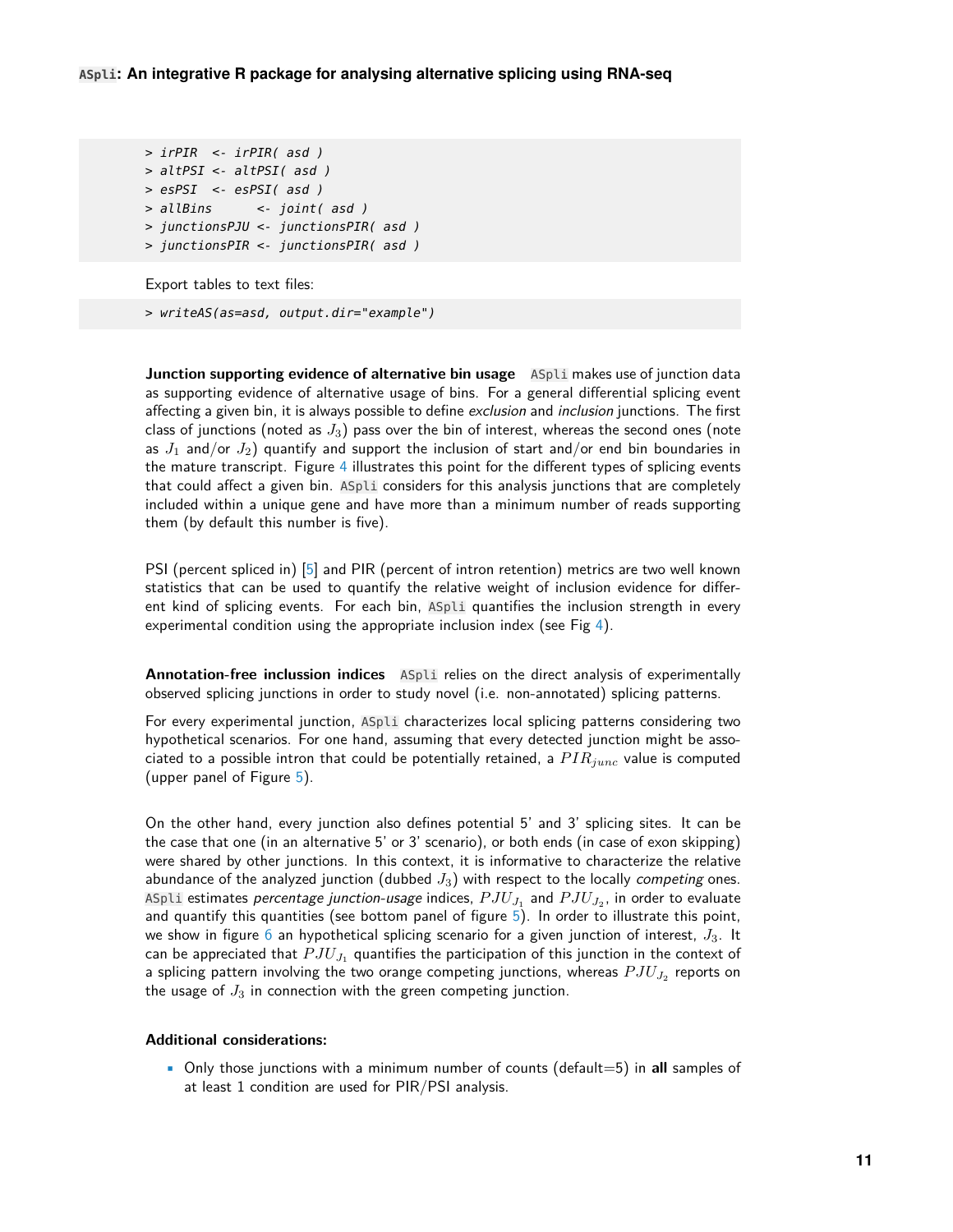<span id="page-11-1"></span>

**Figure 4: PSI and PIR metrics estimation and their relationship with junctions**

• For each bin, a PIR or a PSI metric is calculated, depending on the splicing event category assigned to that bin (see section [4.1.2](#page-6-0) : [Splicing event assignment\)](#page-6-0). If no splice event was assigned (*this bin is not alternative*), an exon will be considered to be involved in a putative exon skiping splicing event, and an intron will be considered to be involved in a putative intron retention splicing event.

# <span id="page-11-0"></span>4.3 Differential signals

ASpli leverages on the statistical framework developed by Smyth and collaborators, implemented in the edgeR R-package  $[1, 6]$  $[1, 6]$  $[1, 6]$ , to assess for statistically significant changes in gene-expression, bin coverage and junction splicing signals. Under this approach, count data is modelled using a negative binomial model, and an empirical Bayes procedure is considered to moderate the degree of overdispersion across units.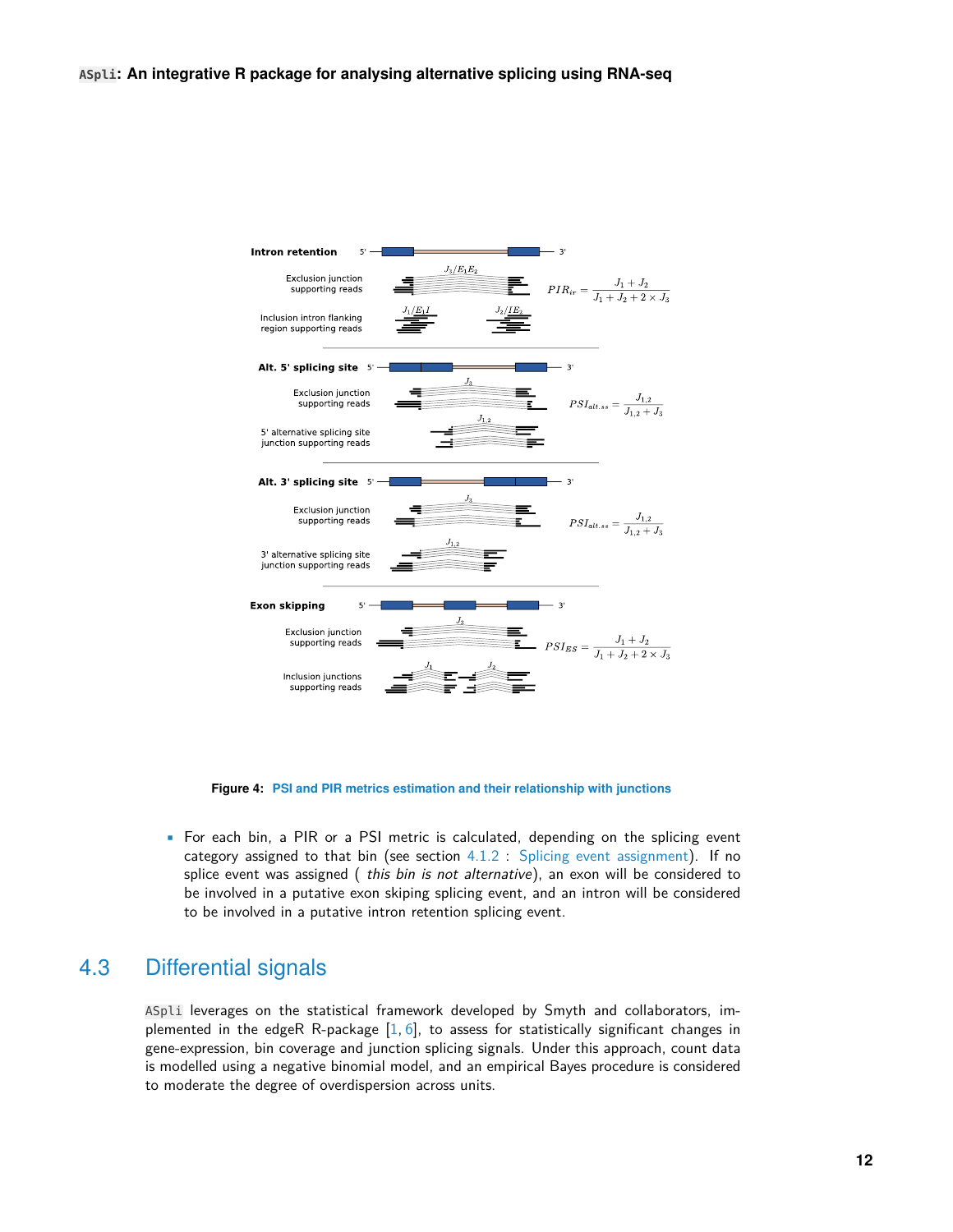<span id="page-12-0"></span>

<span id="page-12-1"></span>**Figure 5: PIR and PJU metrics for junctions**



**Figure 6: Percentage of junction usage**

In order to study splicing patterns, gene expression changes should be deconvolved from overall count data. On a very general setting, what we are looking for is to test whether a given unit of a certain group of elements displays differential changes respect to the collective or average behavior. ASpli uses this general idea to assess for statistically significant changes in splicing patterns probed with different genomic features:

- bin-coverage signal: ASpli assesses for differential usage of bins comparing bin's logfold-changes with the overall log-fold-change of the corresponding gene.
- junction anchorage signal: For every experimentally detected junction, ASpli analyzes differential intron retention changes by considering log-fold-changes of a given experimental junction relative to changes in coverage of left and right junction flanking regions.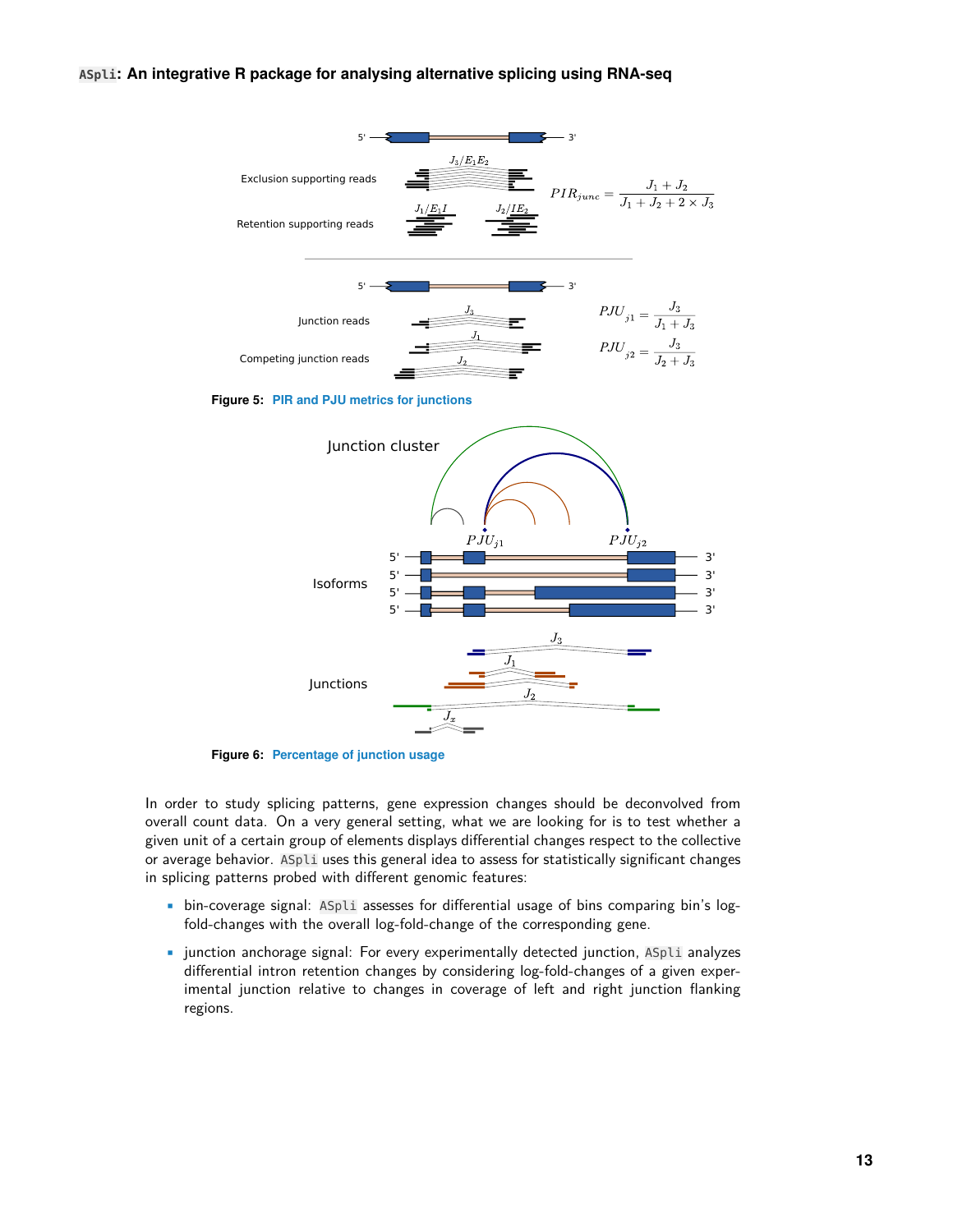• junction locale signal: In the same spirit than MAJIQ and LeafCutter, ASpli defines junction-clusters as sets of junctions that share at least one end with another junction of the same cluster (see Figure  $6$ ). In order to characterize changes for a given junction along experimental conditions, ASpli weighs log-fold-change of the junction of interest relative to the mean log-fold-change of junctions belonging to the same cluster.

ASpli makes use of the functionality implemented in the diffSpliceDGE function of the edgeR package to perform all of this comparisons within a unified statistical framework. Given a set of elements (i.e. bins or junctions) of a certain group (i.e. genes, anchorage group or junction-cluster), a negative binomial generalized log-linear model is fit at the element level, considering an offset term that accounts for library normalization and collective changes. Differential usage is assessed testing coefficients of the GLM. At the single element-level, the relative log-fold-change is reported along with the associated p-value and FDR adjusted q-values. In addition a group-level test is considered to check for differences in the usage of any element of the group between experimental conditions (see diffSpliceDGE documentation included in edgeR package for details [\[1\]](#page-34-0)).

### <span id="page-13-0"></span>4.3.1 gbDUreport: Bin-based coverage differential signals of AS

To run this analysis:

```
> gb <- gbDUreport( counts,
              minGenReads = 10,
              minBinkeads = 5,
              minRds = 0.05,
              contrast = NULL,ignoreExternal = TRUE,ignoreIo = TRUE,ignoreI = FALSE,filterWithContrasted = TRUE,
              verbose = TRUE,
              formula = NULL,
              coef = NULL)
```
Summary of arguments:

- minGenReads (Default=10): Genes with at least an average of minGenReads reads for **any** condition are included into the differential expression test. Bins from genes with at least an average of minGenReads reads for **all** conditions are included into the differential bin usage test.
- minBinReads (Default=5): Bins with at least an average of minGenReads reads for any condition are included into the differential bin usage test.
- minRds (Default=0.05) = genes with at least an average of read density for any condition are included into the differential expression test. Bins belonging to genes with at least an average of minRds read density for **all** conditions are included into the differential bin usage test. Bins with at least an average of minRds read density for **any** condition are included into the differential bin usage test.
- ignoreExternal (Default  $=$  TRUE): Ignore firts or last transcript bins
- **ignorel(Default**  $=$  **FALSE)** : Ignore intronic bins, test is performed only for exons.
- ignorelo (Default  $=$  TRUE): Ignore original introns.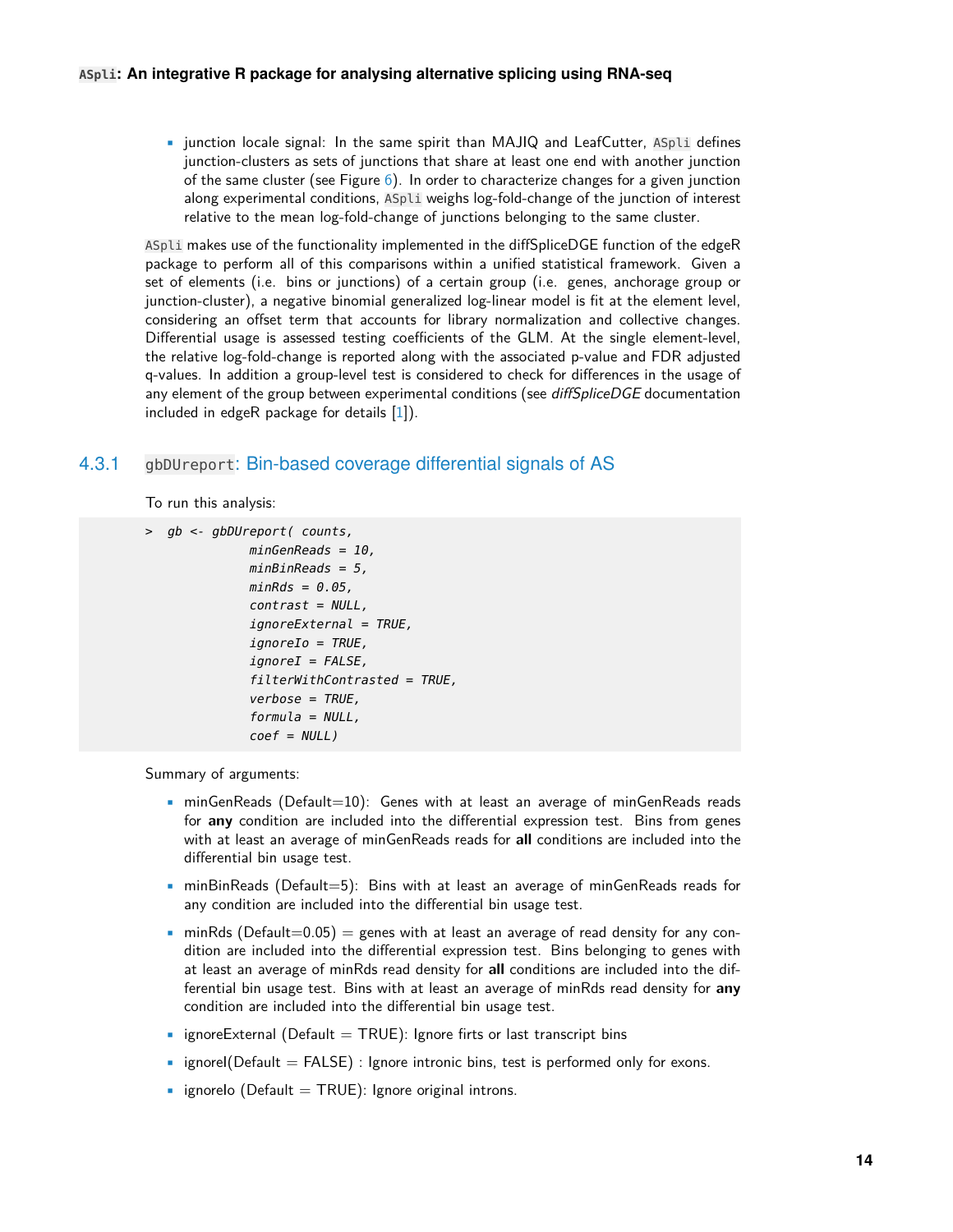- contrast: Numeric vector of length equal to the number of experimental conditions (as defined by targets). The values of this vector are the coefficients of each condition (in the order given by given by getConditions()) to set up the contrast of interest. If contrast  $=$  NULL (and also formula=NULL), a pairwise comparison between the second and the first conditions will be considered for calculations(i.e. contrast=  $c(-)$  $1,1,0,...0)$
- filterWithContrasted: logical value. If TRUE (default) bins, genes and junctions will be filtered by read counts and read densities using data from the conditions that will be used in the sought comparison (i.e. those which coefficients in contrast argument are different from zero). If FALSE, all conditions will be considered at filtering time. It is strongly recommended do not change this value
- verbose: shows details of calculations ( $Default = TRUE$ )
- formula: A formula can be used to specify a specific term to be tested. If coef is specified, then that coefficient will be tested. If not, it defaults to the last term in the formula.
- coef: for formula only. The coefficient to be tested. If NULL the test defaults to the last term in the formula

The result of gbDUreport() method is an object of class ASpliDU. Gene expression and bin differential usage information can be extracted using accesors methods. An extensive summary of the information stored in this object is included in  $6:$  $6:$  [Appendix: Ouputs Details.](#page-28-0)

Accesors:

```
> geneX <- genesDE( gb )
> binDU <- binsDU( gb )
```
Export tab delimited tables:

```
> writeDU(gb, output.dir = "example")
```
#### **Additional considerations**

- Bins and junctions from expressed genes are considered if they have enough supporting reads (Default=5) in at least one condition.
- External bins are excluded by default in the analysis. However, an external bin for one isoform can overlap to a non external bin from other isoform that can participate in alternative splicing regulation, ASpli allows to optionally include them.
- Io (*original intron*) bins, excluded by default.

<span id="page-14-0"></span>Note that the inclusion of those bins affects the estimation of corrected p-values (fdr). The information provided by Io bins are highly correlated with their sub bins and increase largely the number of events to be analyzed. The fdr correction become more strict and there is a violation on the fdr correction assupmtion that all individual tests are independent from each other. If an Io bin shows a significant change, there is a very high chance that at least one of their sub bins also shows a significant change.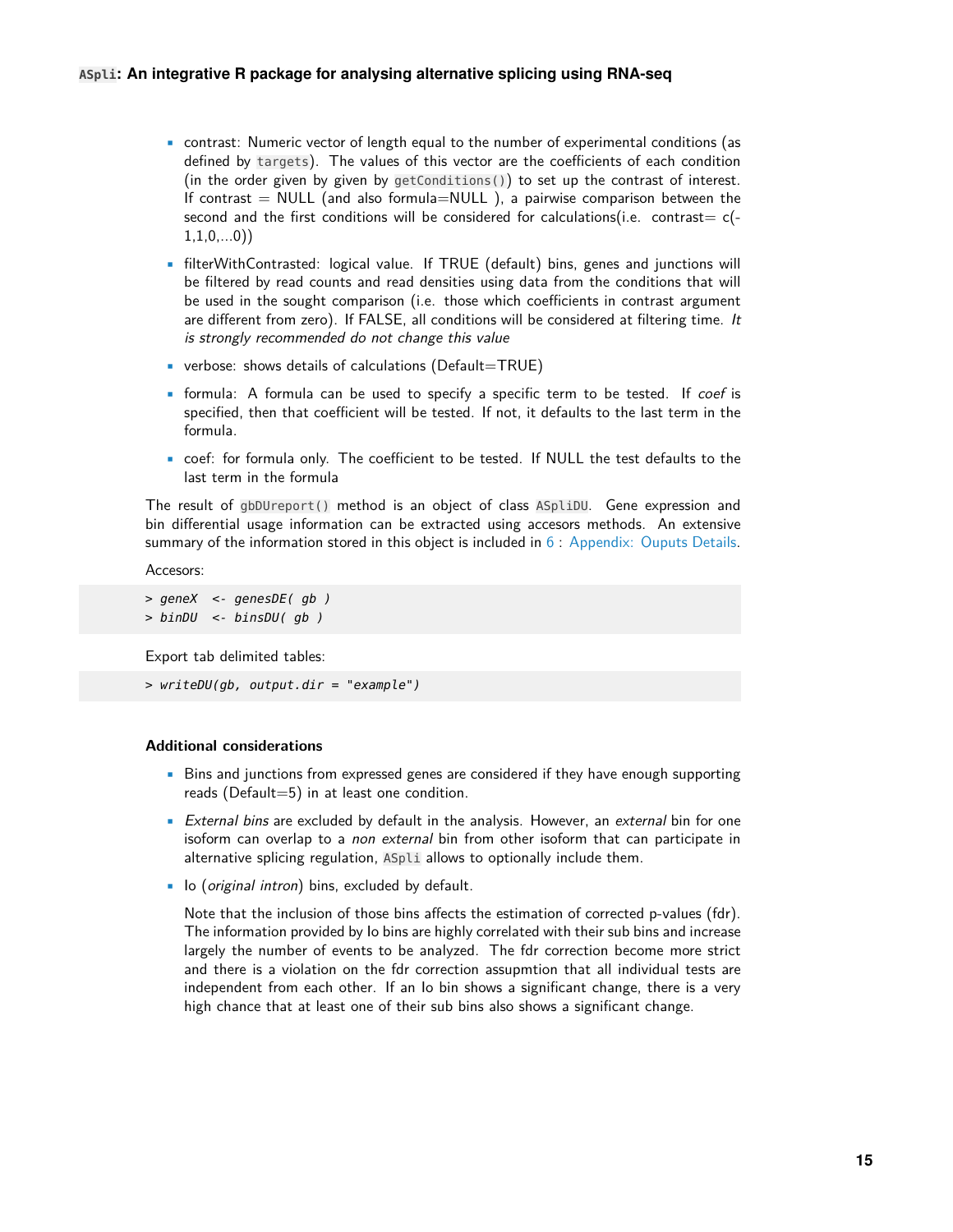## 4.3.2 jDUreport: Junction-centered analysis of AS

Based on abundance information of experimentally detected junctions, jDUreport considers  $J_1$ ,  $J_2$  and  $J_3$  junction sets, as defined in [5](#page-12-0) : [PIR and PJU metrics for junctions,](#page-12-0) to analyze annotation-free junction-anchorage and junction-locale alternative splicing signals (see [4.3](#page-11-0) : [Differential signals\)](#page-11-0). In addition, for every annotated bin, this functions tests junction supporting evidence of bin usage (see [4](#page-11-1) : [PSI and PIR metrics estimation and their relationship](#page-11-1) [with junctions\)](#page-11-1).

To run this analysis:

| > jdu <- jDUreport(asd,                   |            |
|-------------------------------------------|------------|
| minAvgCounts                              | $= 5.$     |
| contrast                                  | $= NULL,$  |
| filterWithContrasted                      | $=$ TRUE.  |
| runUniformityTest                         | $= FALSE,$ |
| mergedBAMs                                | $= NULL,$  |
| maxPValForUniformityCheck                 | $= 0.2.$   |
| strongFilter                              | $=$ TRUE.  |
| $maxConditionSForDispersonEstimate = 24,$ |            |
| formula                                   | $= NULL,$  |
| coef                                      | $= NULL,$  |
| maxFDRForParticipation                    | $= 0.05$ , |
| useSubset                                 | $= FALSE$  |

Summary of arguments:

- asd: An object of class ASpliAS with results of PSI and PIR using experimental junction
- $\blacksquare$  minAvgCounts (Default=5): Minimum average counts for filtering.
- runUniformityTest (Defaults = FALSE): Run uniformity test on **Intron Retention** in order to detect non-uniform read coverage along the intron. This test compares the standard deviation of the inner intron region (11 bases from both ends) to the mean of both intron ends. Numbers closer to 0 mean more uniform coverage. This is an experimental feature, requires the existence of one merged BAM per experimental condition and takes some time to run.
- mergedBAMs: Should be specified if *runUniformityTest*=TRUE. It is a two column data.frame specifying the path to replicate-merged BAMs for each tested condition. Columns should be named: bam and condition respectively. If no merged BAMs exist (for example, paired samples without replicates), use the same BAMs as targets.
- maxPValForUniformityCheck: To speed up uniformity test only check junctions with pval < maxPValForUniformityCheck (Default=0.2)
- strongFilter: If strongFilter is TRUE, then we discard junction clusters with at least one junction that doesn't pass the filter.
- maxConditionsForDispersionEstimate: In order to reduce resource usage, estimate dispersion for statistics tests with a reduced number of conditions.
- maxFDRForParticipation: In order to calculate junctionPSI participation, only use significant junctions *(ie junctions with FDR*  $<$  *maxFDRForParticipation).* (Default=0.05)
- **•** useSubset: Experimental. It is strongly recomended to leave the default, FALSE.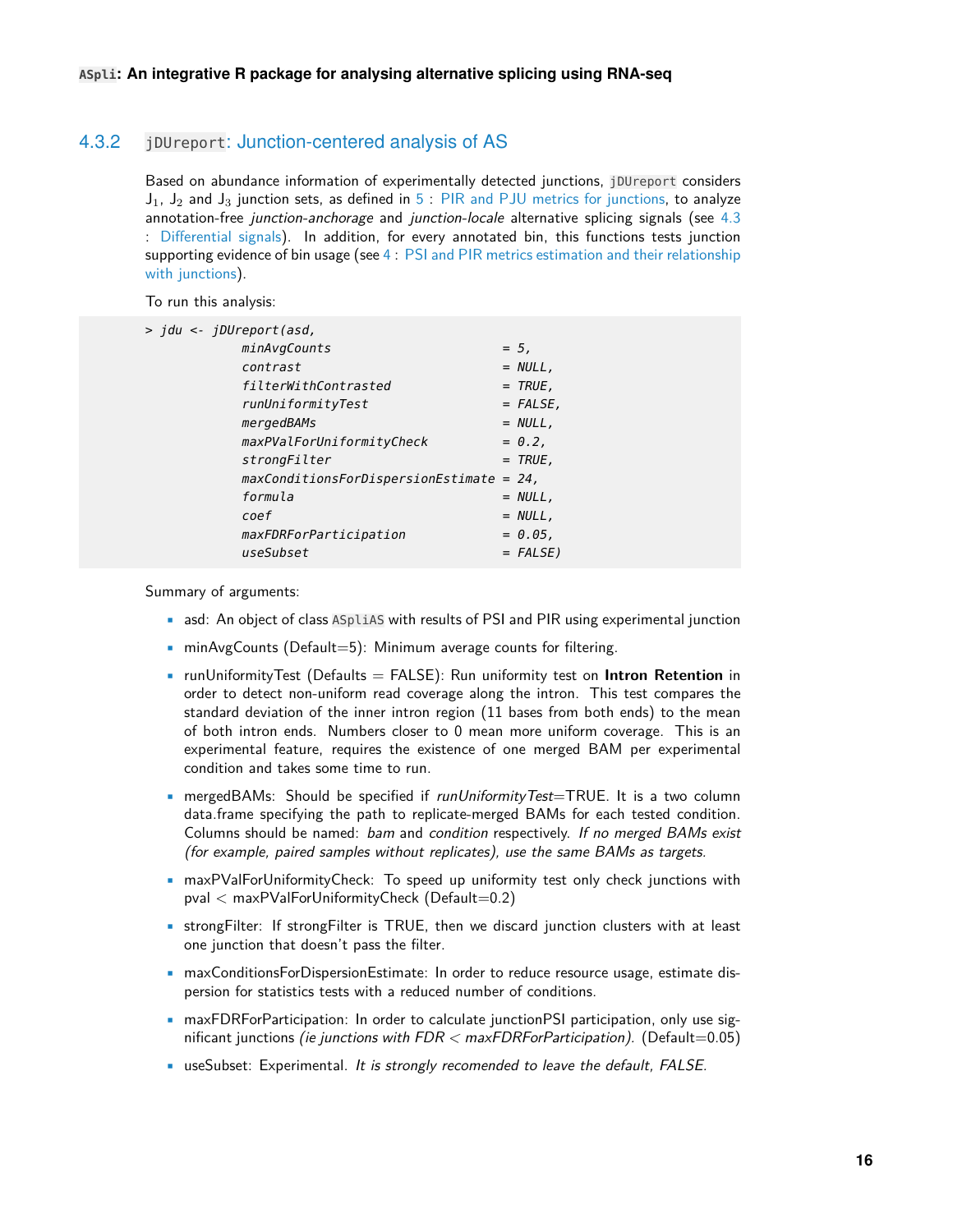Results are stored in an ASpliJDU object. Note that this analysis considers junctions that are completely included within a unique gene and have enough supporting reads (MinAvgCounts, Default  $= 5$ )

Accesors:

> localej( jdu )

- > localec( jdu )
- > anchorj( jdu )
- > anchorc( jdu )
- > jir( jdu )
- > jes( jdu )
- > jalt( jdu )

localc and localj together with anchorc and anchorj data.frames provide information regarding statistically significant changes observed in connection with junction usage inside locale and anchorage-junction clusters respectively. jir, jes and jalt accessors provide information regarding junction support of bin usage.

Export tab delimited table:

«jDUreportAccesorsX, echo=TRUE, eval=FALSE» = writeJDU(jdu,output.dir = "test")

**Additional considerations** As an option, jDUreport checks the non-uniformity level of the read coverage observed in intronic bins. We report the ratio between the standard deviation of the inner intronic bin region (11 bases from both ends) coverage to the mean of both bin's external ends. Values closer to 0 mean that the coverage can be considered uniform and the event is probably an Intron Retention. In order to perform this calculation replicate merged BAMs for each condition are needed. The path to the bam files should be specify through the mergeBams argument (e.g. the mBAMs data.frame in the example of Section [2\)](#page-1-1). The calculation takes some time to run so it defaults to FALSE.

# <span id="page-16-0"></span>4.4 Integrative reports

## 4.4.1 splicingReport: bin and junction signals integration

<span id="page-16-1"></span>This function combines differential splicing information from different sources. Bin and junction usage information is integrated in three steps. First, bin and annotated junction information (jir, jes, jalt) are consolidated. Then, bins that overlap with *locale-J3* junctions (junctions that cover the entire locale region) are identified and the corresponding signals are combined. Finally, the same procedure is performed for bins and anchorage-J3 junctions.

To run this analysis

«splicingReport, echo=TRUE, eval=FALSE»= sr <- splicingReport(gb, jdur, counts)

Results are stored in an ASpliSplicingReport object.

Accesors:

- > binbased( sr )
- > localebased( sr )
- > anchorbased( sr )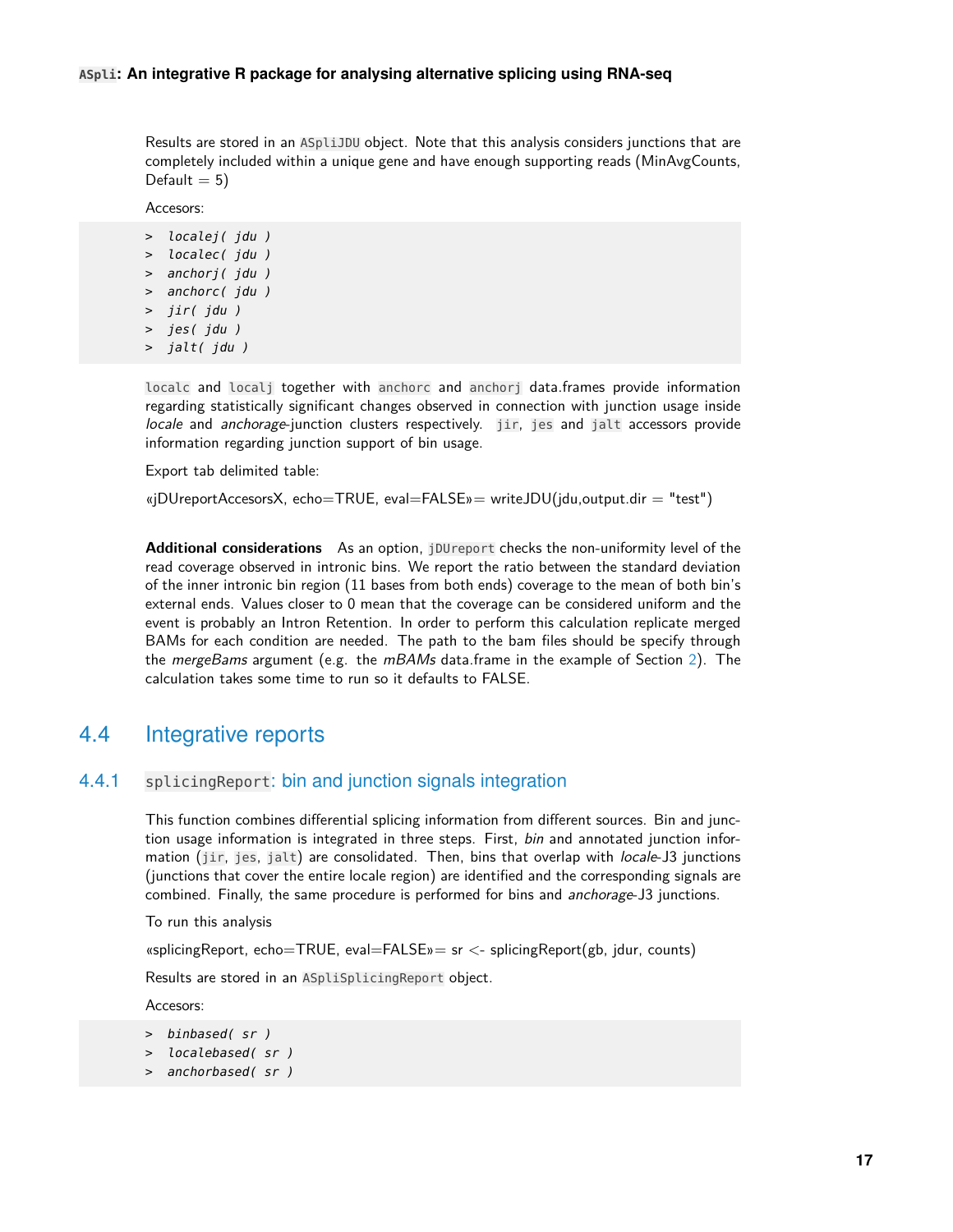binbased(sr) data.frame combines information from bins and annotated junctions. For each case, either  $\Delta PSI$  or  $\Delta PIR$  statistics is reported based on the bin splicing type. locale based(sr) is a data.frame with information from bins and *locale* junctions. Statistics for each junction are located in columns prefixed with "junction" and statistics for the corresponding cluster are prefixed with the "cluster" keyword. Changes in participation coefficients are also reported. If locale clusters matched a bin, the coresponding bin statistics are also included. The data structure of anchorbased(sr) data.frame is similar to the *localebased(sd)* one. All data.frames also include junction count records for debugging purposes.

Export tab delimited table (see [4.4.3](#page-19-0) for interactive HTML reports):

<span id="page-17-0"></span>> writeSplicingReport( sr, output.dir = "test")

# 4.4.2 integrateSignals(): Region specific summarization of differential usage signals.

This function integrates different usage signals reported in overlaping genomic regions:

- bin signal: a bin is called differentially-used by ASpli if it displays statistically significant coverage changes (fdr  $<$  0.05, by default) and, additionally, one of the two supplementary conditions hold: either the bin fold-change level is greater than a given threshold (3 fold changes, by default) or changes in inclusion levels of bin-supporting junctions ( $\Delta PIR$  or  $\Delta PSI$  according to the bin class) surpass a predefined threshold  $(0.2$  by default).
- anchorage signal: statistically significant changes are found at the cluster level (cluster.fdr  $< 0.05$  by default) for the considered  $\{J_1,J_2,J_3\}$  junction set (see upper panel of Fig [5\)](#page-12-0) and, at the same time,  $|\Delta PIR_{J_3}|$  is larger than a given threshold (0.3 by default).
- locale signal: statistically significant changes are found at the cluster level (cluster.fdr  $< 0.01$  by default) for the analysed junction cluster  $\{J_1, ..., J_S, ..., J_n\}$  (see [6\)](#page-12-1) and, at the same time, there is at least one junction  $J<sub>S</sub>$  within the cluster presenting statistically significant changes at the single unit level (junction.fdr  $< 0.05$ , by default) with  $|\Delta Partition_{J_S}|$  larger than a given threshold (0.3 by default). In the case that statistically significative changes were detected at the unit-level for more than one junction of a given cluster, the one displaying the largest participation change was considered and reported as the cluster's representative junction.

```
> is <- integrateSignals(sr, asd,
                  bin.FC = 3, bin.fdr = 0.05, bin.inclussion = 0.2,
                  nonunif = 1, usenonunif = FALSE,
                  bjs.inclussion = 10, bjs.fdr = 0.01,
                  a.inclussion = 0.3, a.fdr = 0.01,
                  l.inclusion = 0.3, l.fdr = 0.01,otherSources = NULL, overlapType = "any")
```
Arguments:

- sr: An object of class ASpliSplicingReport
- asd: An object of class ASpliDU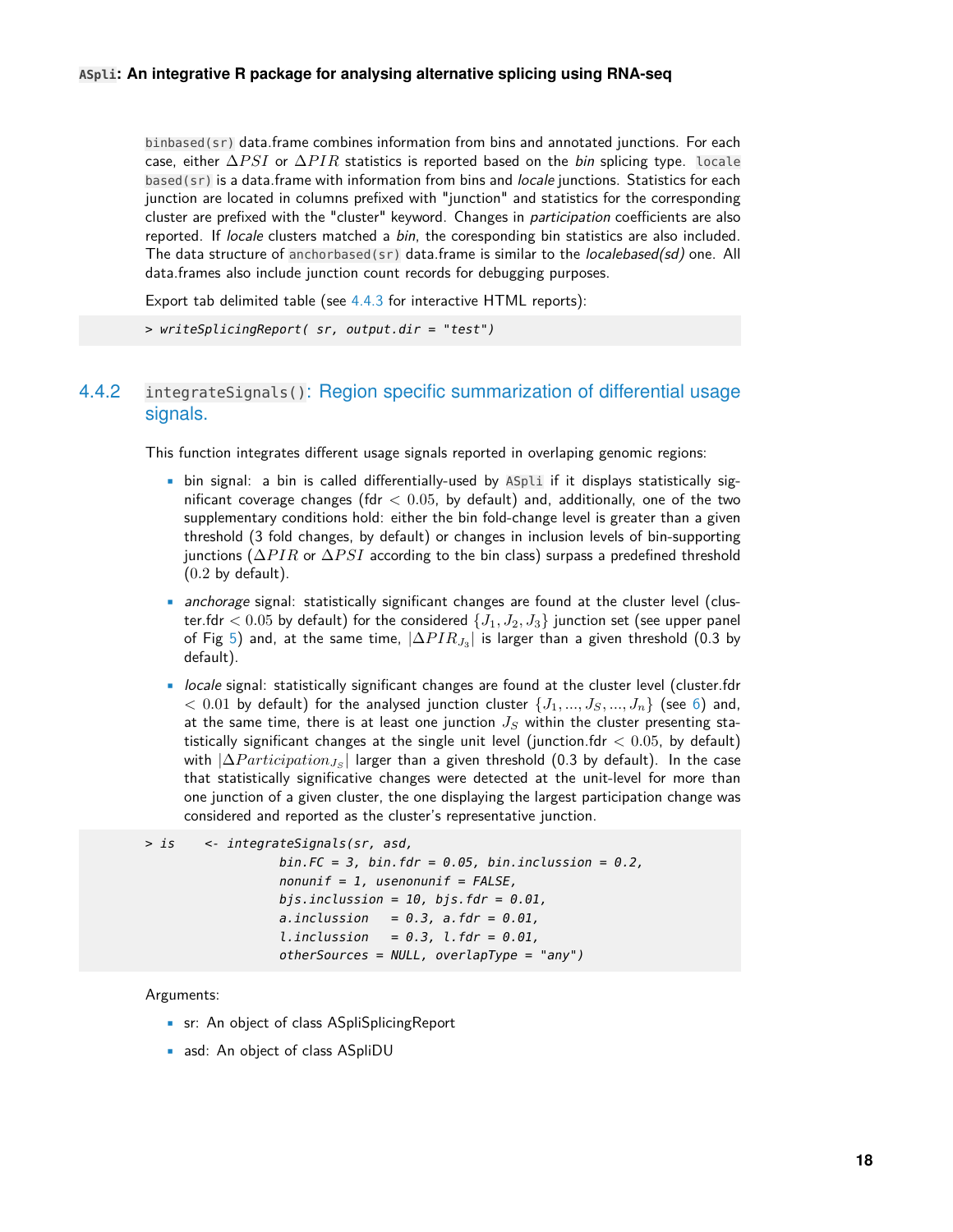- bin.FC: fold change threshold for bin signals. By default only bin signals with bin.fc  $>$ log2(3) are retained.
- bin.fdr: Maximum FDR for bin signals.
- bin.inclussion: Minimum level of change for junction support inclussion signals (either ∆PIR or ∆PSI) associated to bins who already passed bin.FC and bin.fdr filters.
- nonunif: Maximum value of non-uniforimty for intronic bins (nonunif « 1 means homogeneous coverage)
- usenonunif: Whether to use non uniformity as filter.
- bjs.inclussion: Minimum level of change for junction support inclussion signals (either ∆PIR or ∆PSI).
- bjs.fdr: Maximum FDR for annotated junctions.
- a.inclussion: Minimum level of inclussion change for *anchorage* junctions.
- a.fdr: Maximum FDR for anchorage junctions.
- I.inclussion: Minimum level of *participation* change for *locale* junctions..
- **I.fdr: Maximum FDR for locale junctions.**
- otherSources: If user wants to compare ASpli results with results from other methods, otherSources must be a GenomicRange object with all the regions found with the other methods. It will be integrated with a new column next to signals information.
- overlapType: Matching criterium for region overlaps. Defaults to "any" and can be any of the following: "any", "start", "end", "within", "equal".

Results are stored in an ASpliIntegratedSignals object.

Accesors:

- > signals( is )
- > filters( is )

filters(is) stores the parameter values used to filter the different usage signals to be integrated (e.g. minimum fold-changes, statistical thresholds, minimal inclussion values, etc).

<span id="page-18-0"></span>signals(is) contains region-based information of splicing signals. Table [1](#page-18-0) shows the first 5 columns of this data.frame. Columns b, bjs, ja and jl stand for bin, bin-junction-support, junction-anchorage and junction-locale signals. Non-zero entries indicate the presence of the corresponding signal for the considered genomic range. An asterisk indicates overlap but not an exact match between the genomic ranges where the examined signals were observed.

| region b bis ia      |  |  |  |
|----------------------|--|--|--|
| Chr1:45560-45645 1   |  |  |  |
| Chr1:387673-388267   |  |  |  |
| Chr1:406793-406902 1 |  |  |  |

**Table 1: First five columns of** *signals(is)* **data.frame**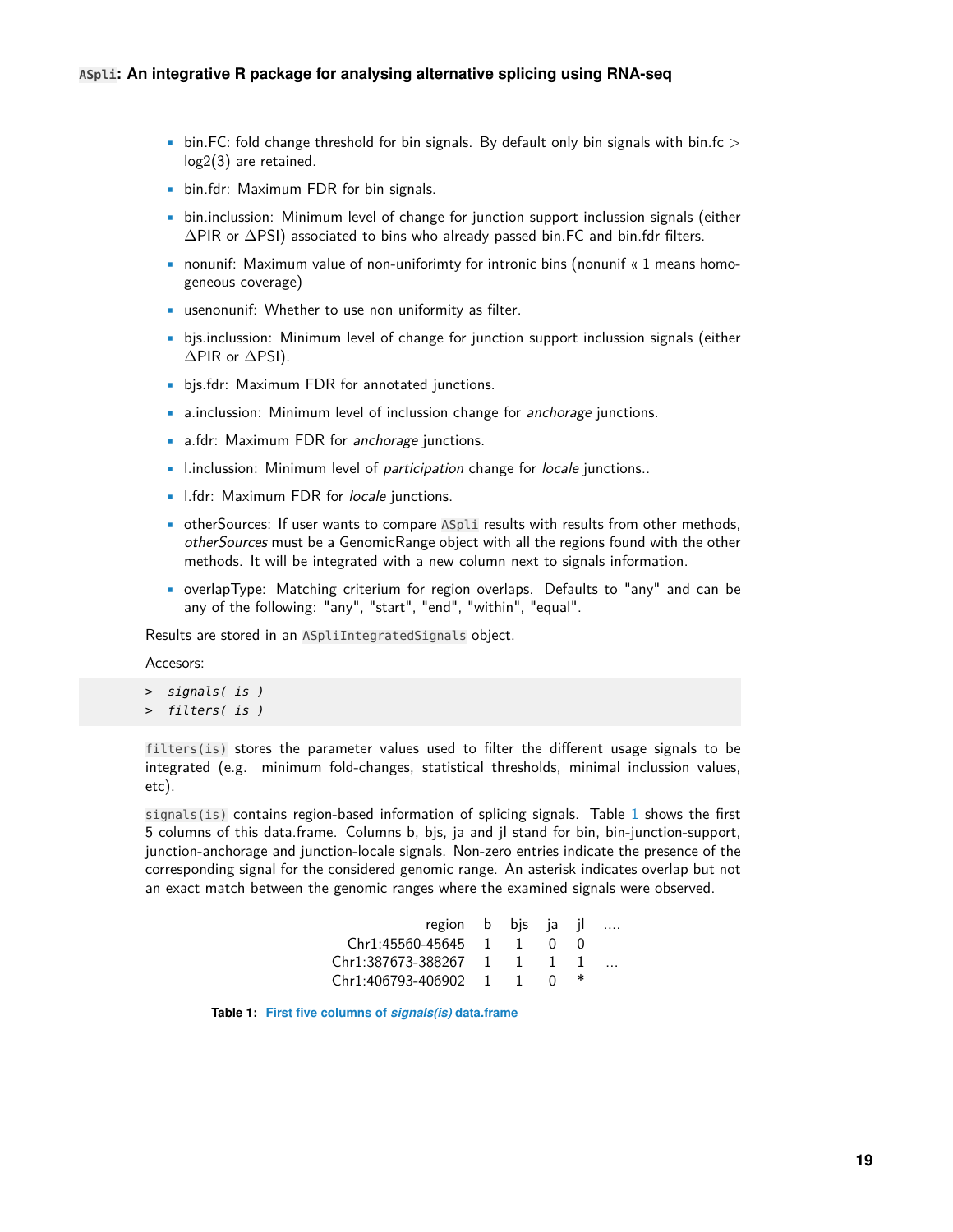In this example a bin-signal  $(b)$  was found in region  $Chr1:406793-406902$ . A matching binjunction supporting signal was also reported  $(bjs)$ , so both discoveries were merged. Finally, a significant locale cluster overlapped the region, but genomic ranges did not match, so an \* was used for that signal.

**Event assignement** We adopted the following heuristics to classify the region-centered integrated splicing signals. Eventhough we found this classification scheme usefull in most situations, it is strongly advised to use it as a preliminary categorization of events. Further examination is advised in order to disentangle complex splicing patterns.

- 1. For each region with *bin-coverage* signal, we try to find a matching region in *bin* $based(sr)$  table. If a match is found, we assign that event to the corresponding binevent class and report the corresponding statistical information. Otherwise, the signal is marked as **\***.
- 2. For each region with *bin-junction support* (bis) signal, we try to find a matching J3junction in  $binbased(sr)$  table. If a match is found, junction statistics are retrieved. Otherwise, the signal is marked as **\*** in the bjs column.
- 3. For each region with anchorage-signal, we try to find a matching J3-junction in an $chorbased(sr)$  table. If a match is found, junction statistics are retrieved. Otherwise, we try to find a matching J3-junction of a *lo bin* in the *binbased(sr)* table. If a match is found, the event is marked as **IoR**. Otherwise, we try to find a bin-signal matching region. In case no match is reported at this instance the event is marked as Novel Alternative Splicing Pattern **NASP**. If a match is reported but the bin is marked as **\***, then the event is marked as Complex Splicing Pattern **CSP**. Finally, if no J3-junction in anchorbased(sr) table is found, the signal is marked as **\***.
- 4. For each region with *locale signal*, we look for a matching cluster in *localebased(sr)* table. If any, we retrieve the statistical information from that cluster. Otherwise we try to find a cluster with a matching J3 junction. If no match is found, then the locale signal columns is marked with an **\***. In order to categorize the event we adopte the following heuristic:
	- (a) If all junctions share the same end or start coordinates, we check if all bins in between are of the same type (i.e. exons or introns). If this is the case, then this is an **Alt 5'/3'** event. Otherwise, the event is marked as **CSP**.
	- (b) If the cluster is composed of three junctions and not all junctions share the same end or start, we check it there is a cluster with a matching J3-junction. If this is the case, the event is labelled as an **ES** event. Otherwise, it is marked as a **CSP** event. If some of the junctions in the cluster were novel, then the event is classified as a novel one: **NASP**.
	- (c) For each of the other unclassified events, we check whether they involve exonic features. If this were the case, we mark them as alternative splicing affecting a consensus exon **ASCE** events. On the other hand, for intronic features, if some signals were marked as **\*** we clasify the event as **CSP**. Othewise, the event is marked as an **IR**.

## <span id="page-19-0"></span>4.4.3 exportSplicingReport: Export splicing reports in HTML pages.

This function makes use of the DT R-package [\[7\]](#page-35-0), a wrapper of the JavaScript library 'DataTables' to export *splicing report* results into interactive HTML pages.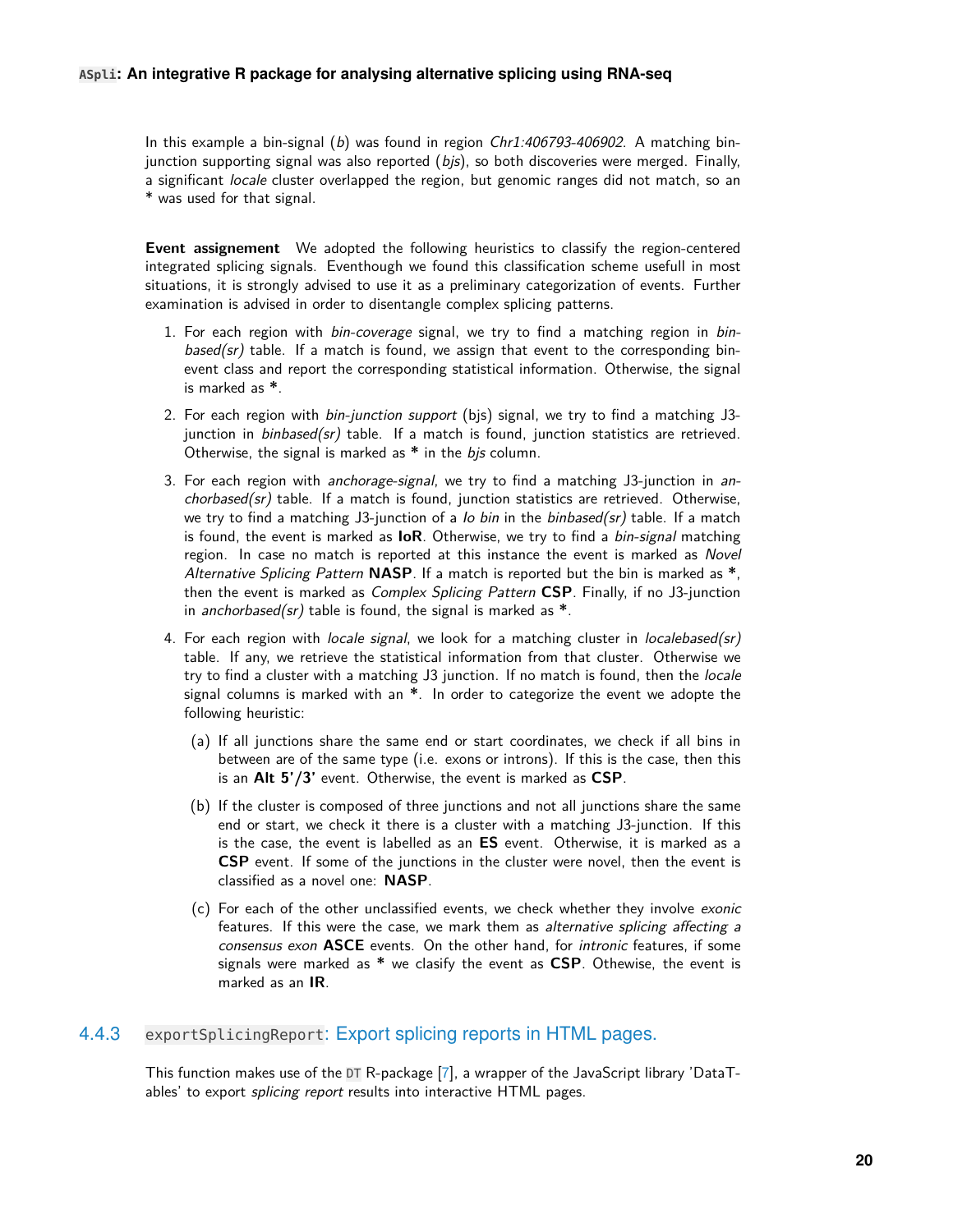

**Figure 7: Heuristics used to categorized splicing events**

> exportSplicingReports( sr,

output.dir="sr", openInBrowser = FALSE,  $maxBinFDR = 0.2$ ,  $maxJunctionFDR = 0.2$ )

Arguments:

- sr: An object of class ASpliSplicingReport
- output.dir: HTML reports output directory
- openInBrowser: (Default  $=$  FALSE) If TRUE, results are automatically displayed just after exporting.
- maxBinFDR (Default  $= 0.2$ ) Export info for bins with FDR  $<$  maxBinFDR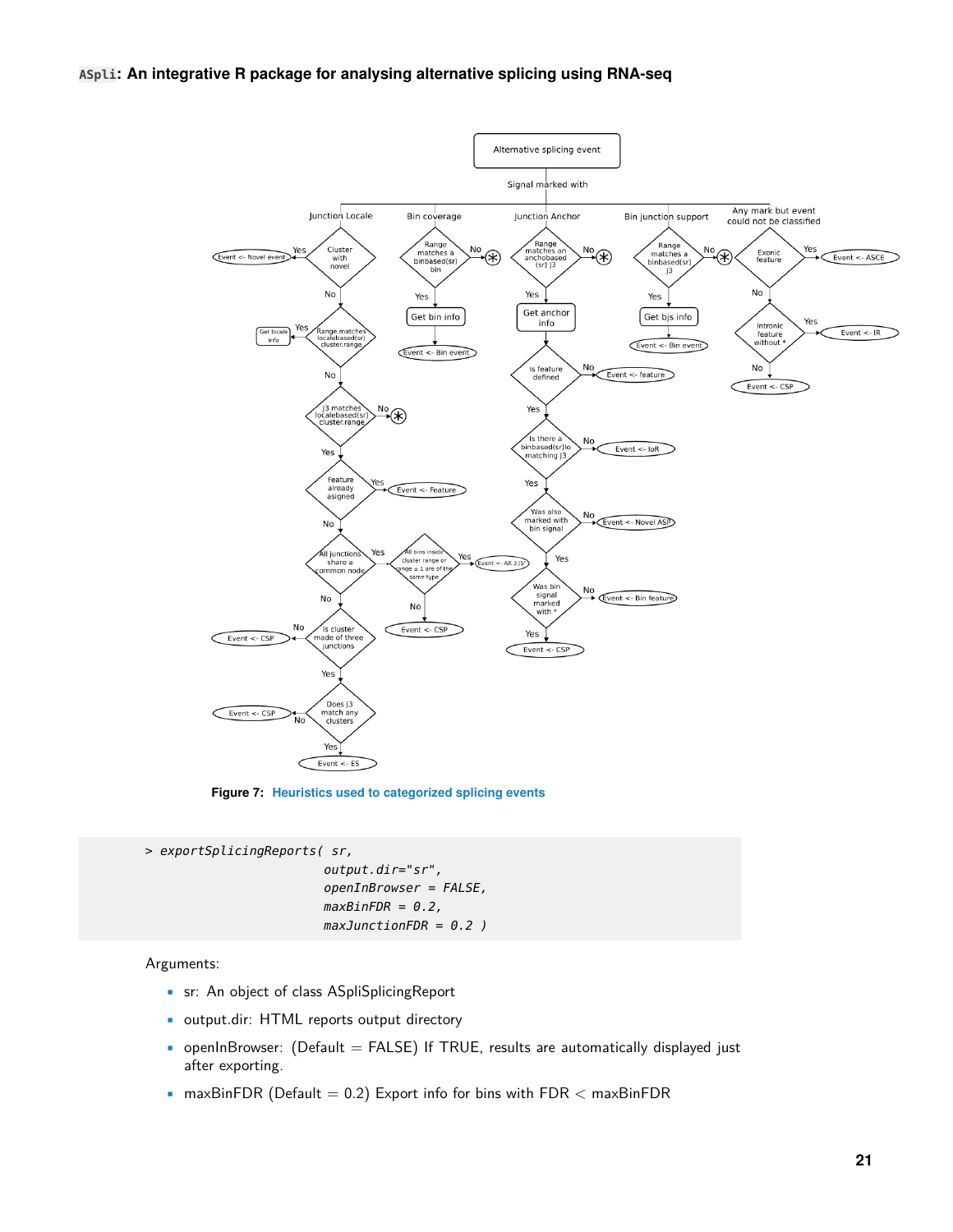• maxJunctionFDR (Default  $= 0.2$ ): Export info for junctions with FDR  $<$  maxJunctionFDR

<span id="page-21-0"></span>The result is an HTML page, where you can easily browse the tables stored in an ASpliSplicingReport object.

### *4.4.4* exportIntegratedSignals()*: Export integrated signals into HTML pages.*

This function makes use of the DT R-package [\[7\]](#page-35-0), a wrapper of the JavaScript library 'DataTables', to export region-based integrated signal results into interactive HTML pages.

```
> exportIntegratedSignals( is, output.dir="is",
                          sr, counts, features, asd,
                          mergedBams,
                          jCompletelyIncluded = FALSE, zoomRegion = 1.5,
                          useLog = FALSE, tcex = 1, ntop = NULL, openInBrowser = F,
                          makeGraphs = T, bforce=FALSE
                         )
```
#### Arguments:

- is: An object of class ASpliIntegratedSignals
- sr: An object of class ASpliSplicingReport
- counts: An object of class ASpliCount
- features: An object of class ASpliFeatures
- asd: An object of class ASpliAS
- output.dir: HTML reports output directory
- mergedBams Dataframe with two columns, bams and conditions. Bams are paths to merged bam files for each condition. These will be used to produce coverage plots if mageGraph=TRUE.
- jCompletelyIncludedIf TRUE only plot junctions completely included inside the plot region. Otherwise plot any overlapping junctions, not necessarily contained in the region of interest
- useLogPlot counts log
- tcexText size
- ntopOnly show n top signals
- openInBrowserOpen reports in browser when done
- makeGraphsGenerate graphs in reports
- bforceForce plot generation even if plot already exists on disk

The result is an HTML page, where you can easily browse the tables stored in an ASpliIntegratedSignals object.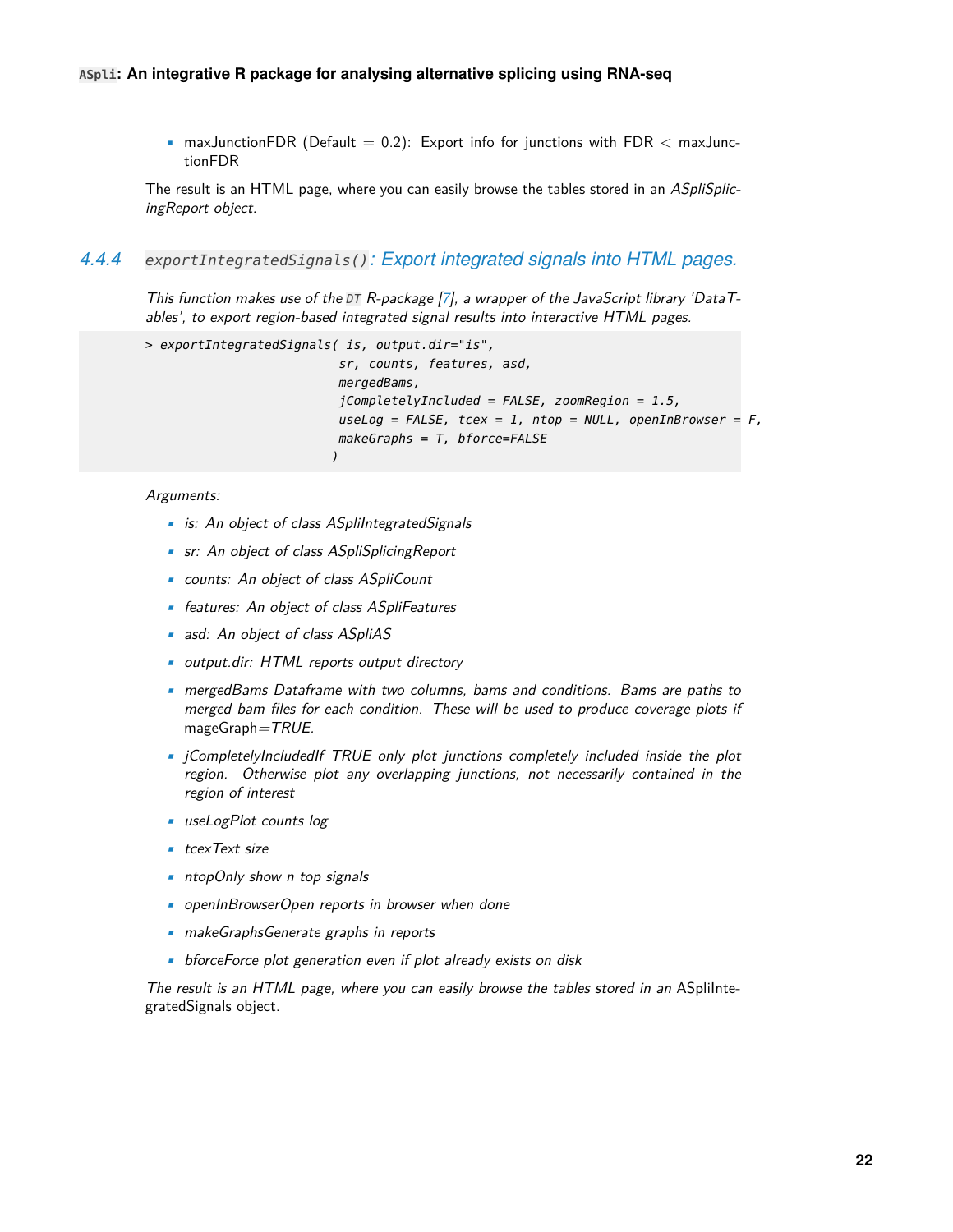|                                   |                                   |     |          |                  |                                   |                           |                                  |                    |                |                  |           |           |                                                                                                                                                                                                                                                                                                                                                                                                                                                 |     |                                 |            |  |  | <b>Bins</b> |  | <b>Bin Supporting Junction:</b> |  |  |
|-----------------------------------|-----------------------------------|-----|----------|------------------|-----------------------------------|---------------------------|----------------------------------|--------------------|----------------|------------------|-----------|-----------|-------------------------------------------------------------------------------------------------------------------------------------------------------------------------------------------------------------------------------------------------------------------------------------------------------------------------------------------------------------------------------------------------------------------------------------------------|-----|---------------------------------|------------|--|--|-------------|--|---------------------------------|--|--|
| View                              | Region   Event   Locus            |     |          | Locus<br>overlap | Bin<br><b>Evidence</b>            | Bin SJ<br><b>Evidence</b> | <b>Anchor</b><br><b>Evidence</b> | Locale<br>Evidence | Bin            | <b>Feature</b> 4 | $logFC +$ |           | $\mathbf{FDR} \doteq \mathbf{LR} \doteq \mathbf{FDR} \doteq \mathbf{Q} \mathbf{PR} \doteq \mathbf{Q} \mathbf{PR} \doteq \mathbf{Q} \mathbf{PR} \mathbf{PR} \mathbf{PR} \mathbf{PR} \mathbf{PR} \mathbf{PR} \mathbf{PR} \mathbf{PR} \mathbf{PR} \mathbf{PR} \mathbf{PR} \mathbf{PR} \mathbf{PR} \mathbf{PR} \mathbf{PR} \mathbf{PR} \mathbf{PR} \mathbf{PR} \mathbf{PR} \mathbf{PR} \mathbf{PR} \mathbf{PR} \mathbf{PR} \mathbf{PR} \mathbf{PR}$ |     | <b>Non</b><br><b>Uniformity</b> | dInclussio |  |  |             |  |                                 |  |  |
| AII.                              | All                               | All | All      | All              | All                               | AII                       | All                              | All                | AII            | AII              | All       | AII       | $\Lambda$                                                                                                                                                                                                                                                                                                                                                                                                                                       | AII | AII                             | All        |  |  |             |  |                                 |  |  |
| ۰                                 | chr1:1250-1601 ES                 |     | GENE02 - |                  | $\mathbf{0}$                      | $\bullet$                 | $\bullet$                        | $\mathbf{1}$       |                | ٠                |           |           |                                                                                                                                                                                                                                                                                                                                                                                                                                                 |     |                                 |            |  |  |             |  |                                 |  |  |
| $\bullet$                         | chr1:2250-2501 Alt 5'/3' GENE03 - |     |          |                  | $\bf{0}$                          | $\bullet$                 | $\bullet$                        | $\mathbf 1$        |                | ÷                |           |           |                                                                                                                                                                                                                                                                                                                                                                                                                                                 |     |                                 |            |  |  |             |  |                                 |  |  |
| ۰                                 | chr1:3250-3501 Alt 5'/3' GENE04 - |     |          |                  | $\bf{0}$                          | $\bf{0}$                  | $\bullet$                        | 1                  |                | ×                |           |           |                                                                                                                                                                                                                                                                                                                                                                                                                                                 |     |                                 |            |  |  |             |  |                                 |  |  |
| $\bullet$                         | chr1:5250-5601 Alt 5'/3' GENE06 - |     |          |                  | $\bullet$                         | $\bullet$                 | $\bullet$                        | $\mathbf{1}$       |                | ÷                |           |           |                                                                                                                                                                                                                                                                                                                                                                                                                                                 |     |                                 |            |  |  |             |  |                                 |  |  |
| ٠                                 | chr1:7250-7601 ES                 |     | GENE08 - |                  | $\mathbf{0}$                      | $\mathbf{0}$              | $\mathbf{I}$                     | $\mathbf{1}$       | GENE08:10001 . |                  |           |           |                                                                                                                                                                                                                                                                                                                                                                                                                                                 |     |                                 |            |  |  |             |  |                                 |  |  |
| ٠                                 | chr1:9250-9451 IoR                |     | GENE10 - |                  | $\bullet$                         | $\bullet$                 | $\mathbf{1}$                     | $\bullet$          | GENE10:E003 -  |                  |           |           |                                                                                                                                                                                                                                                                                                                                                                                                                                                 |     |                                 |            |  |  |             |  |                                 |  |  |
| $\ddot{\mathbf{e}}$               | chr1:9251-9350 IR*                |     | GENE10 - |                  | $\mathbf{1}$                      | $\mathbf 0$               | $\mathbf{1}$                     | $\mathbf 0$        | GENE10:E002 E  |                  | 1.978     | 1.866e-13 |                                                                                                                                                                                                                                                                                                                                                                                                                                                 |     |                                 |            |  |  |             |  |                                 |  |  |
| $0.9$<br>$\theta, \theta$<br>A.P. | [0.189]<br>[0-196]<br>[0.187]     |     |          |                  | 39<br>12<br>-68<br>96<br>69<br>38 | OENE10 chr1:9251-9250     |                                  |                    |                |                  |           |           |                                                                                                                                                                                                                                                                                                                                                                                                                                                 |     |                                 |            |  |  |             |  |                                 |  |  |
| $\Lambda, \mathbb{C}$             |                                   |     |          |                  | 37<br>64                          |                           |                                  |                    |                |                  |           |           |                                                                                                                                                                                                                                                                                                                                                                                                                                                 |     |                                 |            |  |  |             |  |                                 |  |  |

**Figure 8: Example of integrate signal DataTable report**

# 5 Case studies

<span id="page-22-0"></span>ASpli provides a small synthetic data set to test the whole pipeline. It consists of

- a **GTF** file for a a genome with ten genes with multiple isoforms with the corresponding annotation.
- a set of twelve **BAM** files from an experiment with a two×two factorial design
- <span id="page-22-1"></span>• four merged **BAM** files (merged replicates, one per condition)

# 5.1 2x2 experimental design

The two factors in this example are called **f1** and **f2**.**f1** can have value **A** or **B** and **f2** can have value **C** or **D**, defining four conditions: **A.C**, **A.D**, **B.C** and **B.D**. Table [2](#page-23-0) summarizes the experimental design.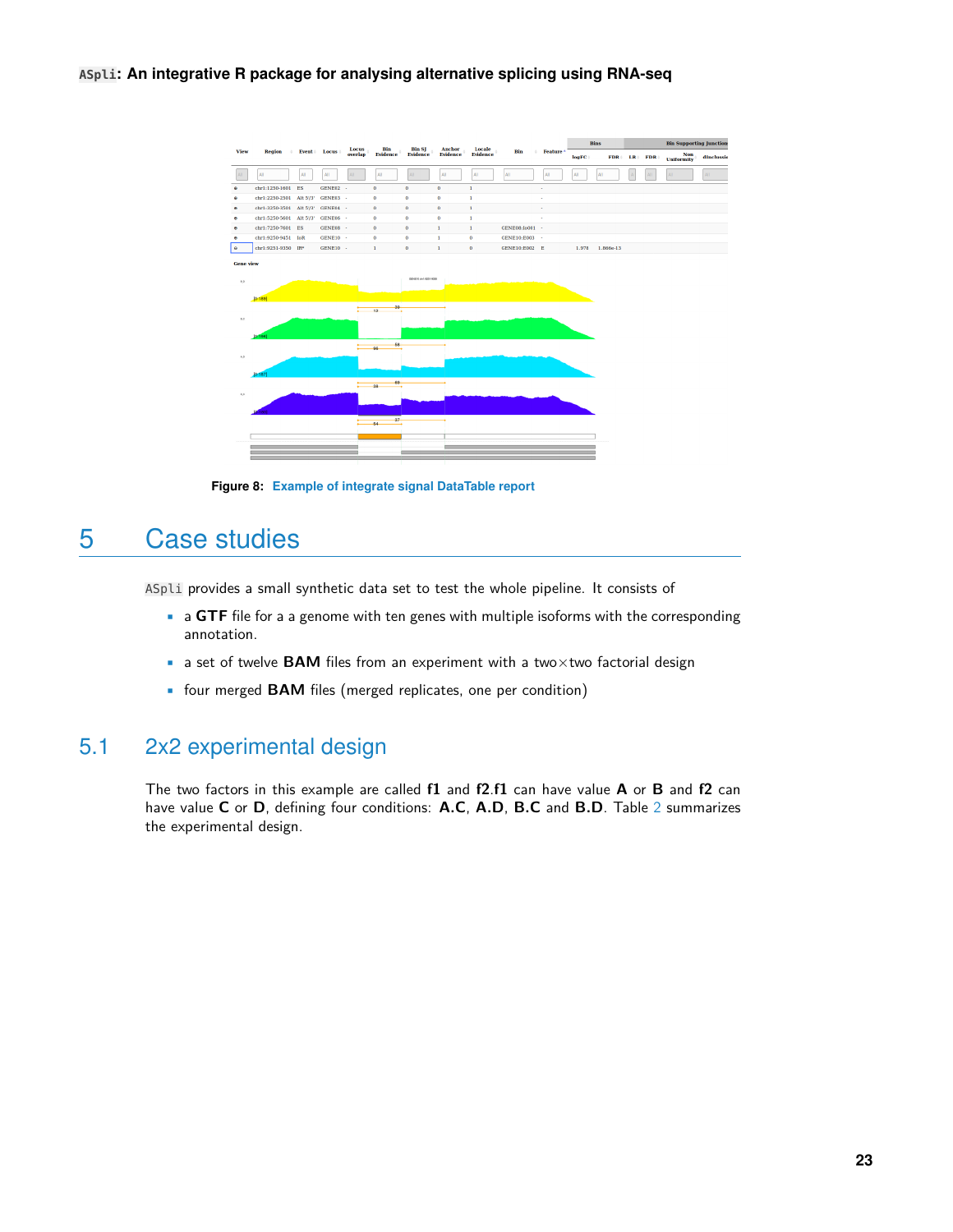<span id="page-23-0"></span>

| sample         | f1 | f2 | replicate | condition |
|----------------|----|----|-----------|-----------|
| 1              | А  | C  | 0         | A.C       |
| $\overline{2}$ | А  | C  | 1         | A.C       |
| 3              | А  | C  | 2         | A.C       |
| 4              | А  | D  | 0         | A.D       |
| 5              | А  | D  | 1         | A.D       |
| 6              | А  | D  | 2         | A.D       |
| 7              | Β  | C  | 0         | B.C       |
| 8              | Β  | C  | 1         | B.C       |
| 9              | B  | C  | 2         | B.C       |
| 10             | Β  | D  | 0         | B.D       |
| 11             | B  | D  | 1         | B.D       |
| 12             | B  | I) | 2         | B.D       |

**Table 2: Experimental design of the example data set**

The firts step of the workflow is to load the small  $gtf$ , build the  $TxDb$  object and extract their features. In this case gtfFileName contains the full path to the example gtf file in your system.

> #library( ASpli ) > library( GenomicFeatures ) > gtfFileName <- aspliExampleGTF() > genomeTxDb <- makeTxDbFromGFF( gtfFileName ) > features <- binGenome( genomeTxDb )

Then you should define your targets table. aspliExampleBAMList() provides the full path to the BAMs files.

```
> BAMFiles <- aspliExampleBamList()
> targets <- data.frame(
   row.names = paste0('Sample', c(1:12)),bam = BAMFiles,
   f1 = c('A', 'A', 'A', 'A', 'A', 'A', 'A','B','B','B','B','B','B'),
   f2 = c('C', 'C', 'C', 'D', 'D', 'D', 'D','C','C','C','D','D','D'),
   stringsAsFactors = FALSE)
```
Experimental conditions are inferred from the experimental factors in the target dataframe:

```
> getConditions(targets)
```
[1] "A\_C" "A\_D" "B\_C" "B\_D"

We define a dataframe with path information for merged bams:

 $>$  mBAMs <- data.frame(bam = sub(" $_{-}[02]$ ","",targets\$bam[c(1,4,7,10)]), condition=  $c("A_C", "A_D", "B_C", "B_D")$ )

Next step is to overlap reads and features:

> gbcounts <- gbCounts( features = features, targets = targets,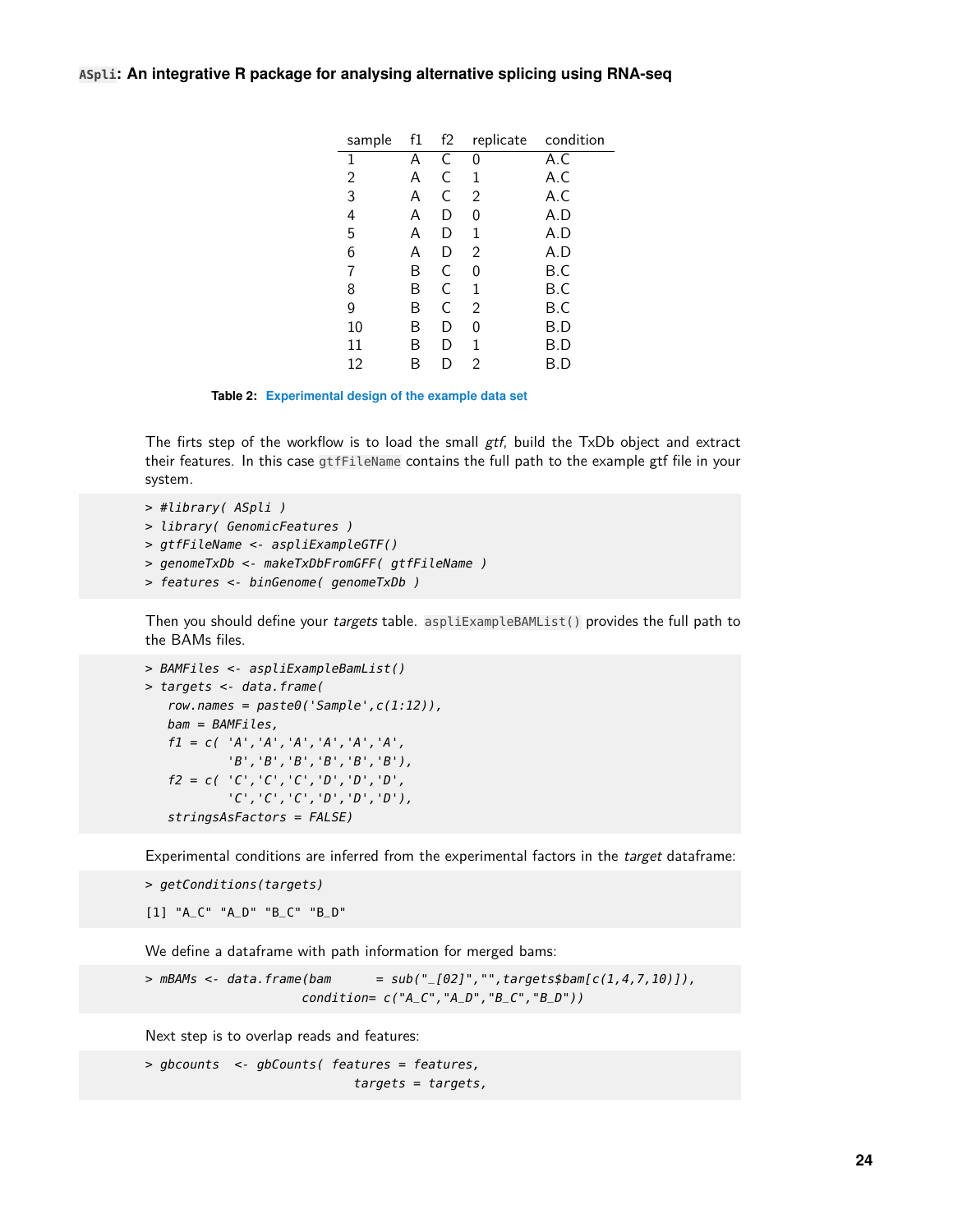```
minReadLength = 100, maxISize = 50000,
libType="SE",
strandMode=0)
```
And also quantify junctions:

```
> asd<- jCounts(counts = gbcounts,
                     features = features,
                     minReadLength = 100,libType="SE",
                     strandMode=0,
                      threshold = 5,
                      minAnother = 10)
```
<span id="page-24-0"></span>At this point we can start asking different questions regarding differential gene expression and splicing patterns. ASpli allows to do this by defining contrasts or by using the formula approach. This feature allows the user to choose the framework that better (i.e. more easily) serve to test the sought effect.

## 5.1.1 The contrast approach

<span id="page-24-1"></span>Table [3](#page-24-1) shows different contrasts that can be used to test different hypothesis:

| Test                                                       | contrast         |
|------------------------------------------------------------|------------------|
| AS between $f2$ C and D conditions, for $f1 = A$ samples   | $c(-1, 1, 0, 0)$ |
| AS between $f2$ C and D conditions, for $f1 = B$ samples   | $c(0, 0, -1, 1)$ |
| Interaction effect (i.e.<br>differences between the above- | c( $1,-1,-1,1$ ) |
| mentioned contrasts)                                       |                  |

**Table 3: Test and contrasts**

To continue our mini-tutorial we will focus on the last contrast of Table [3.](#page-24-1) We will test whether the differential patterns observed between D and C levels of **f2** are different for A and B **f1** levels. The interaction contrast corresponds to:

$$
I = (B.D - B.C) - (A.D - A.C)
$$

As Table [3](#page-24-1) shows, taking in consideration the order given by getConditions function, the coefficients of the terms in this expression can be represented as the *contrast* vector  $[1, -1, -1, 1]$ .

We estimate gene differential expression and annotation-based differential splicing patterns for the contrast of interest as follow:

```
> gb <- gbDUreport(gbcounts, contrast = c( 1, -1, -1, 1 ) )
>
```
genesDE() and binsDU() accesors report the statistical significance results. We can see that in this example no evidence of a statistically significant interaction term was found at gene expression level. However, 9 out of 14 bins displayed statistically significant interaction effect  $(fdr < 0.01)$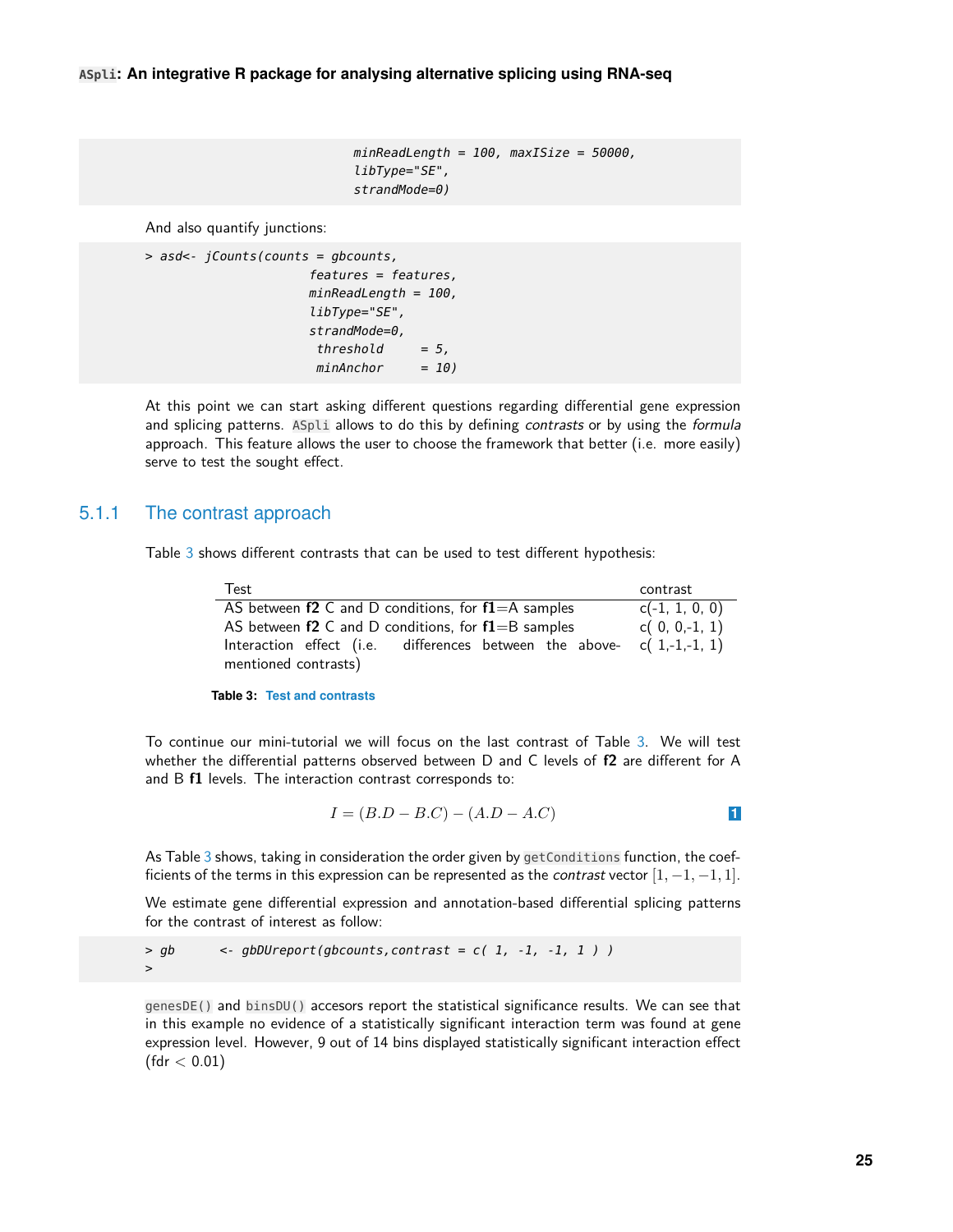```
> genesDE(gb)[1:5,]
     symbol locus_overlap gene_coordinates start end length
GENE01 GENE01 - reference:1-700 1 700 700
GENE02 GENE02 - reference:1001-1800 1001 1800 800
GENE03 GENE03 - reference:2001-2800 2001 2800 800
GENE04 GENE04 - reference:3001-3800 3001 3800 800
GENE05 GENE05 - reference:4001-4800 4001 4800 800
     effective_length logFC pvalue gen.fdr
GENE01 700 0.007549285 0.9350761 0.9403511
GENE02 550 0.007639230 0.9366388 0.9403511
GENE03 650 0.007534440 0.9352261 0.9403511
GENE04 650 0.007530088 0.9352369 0.9403511
GENE05 650 0.007589196 0.9347152 0.9403511
> binsDU(gb)[1:5,]
         feature event locus locus_overlap symbol gene_coordinates
GENE10:E002 E IR* GENE10 - GENE10 reference:9001-9800
GENE05:E002 E Alt5ss GENE05 - GENE05 reference:4001-4800
GENE09:E002 E IR GENE09 - GENE09 reference:8001-8800
GENE09:E004 E IR GENE09 - GENE09 reference:8001-8800
GENE05:E003 E Alt3ss GENE05 - GENE05 reference:4001-4800
         start end length logFC pvalue bin.fdr
GENE10:E002 9251 9350 100 1.9776674 1.332765e-14 1.865870e-13
GENE05:E002 4251 4350 100 1.1502252 7.618908e-12 5.333235e-11
GENE09:E002 8251 8350 100 -0.7811760 1.292015e-08 6.029401e-08
GENE09:E004 8451 8600 150 0.5486692 3.893320e-06 1.362662e-05
GENE05:E003 4501 4600 100 -0.4907477 6.879261e-05 1.926193e-04
```
The analysis of annotation-free junction-based AS events can be done with  $^{\rm 1.}$ 

 $>$  jdur <- jDUreport(asd, contrast = c( 1, -1, -1, 1 ))

<sup>1</sup>Note that as we required to compute nonuniform intron coverage, we should specify merged-BAMs information

Results for junction-based events matching bin ranges can be accessed through jir(jdur), jes(jdur) and jalt(jdur) accesors (see [4.3.2\)](#page-14-0).

Here we show the output corresponding to results of the *locale*-junction cluster analysis. Information regarding locale cluster-level tests can be retrieved using:

> localec(jdur)[1:5,]

Rownames correspond to cluster-ids. Rows are ordered by FDR values. The participation and *dParticipation* values reported for each cluster correspond to the values obtained for the cluster's junction presenting the largest and most significant participation change. Note that NA's are reported for cluster-7 as no statistically significant changes were found for any junction of that cluster.

localej(jdur) shows locale-information for each analyzed junction, reporting results of statistical tests at junction level in the first 8 columns:

> localej(jdur)[1:5,1:8]

|                     | cluster log.mean | loaFC | pvalue | FDR. |
|---------------------|------------------|-------|--------|------|
| reference.7250.7601 |                  |       |        |      |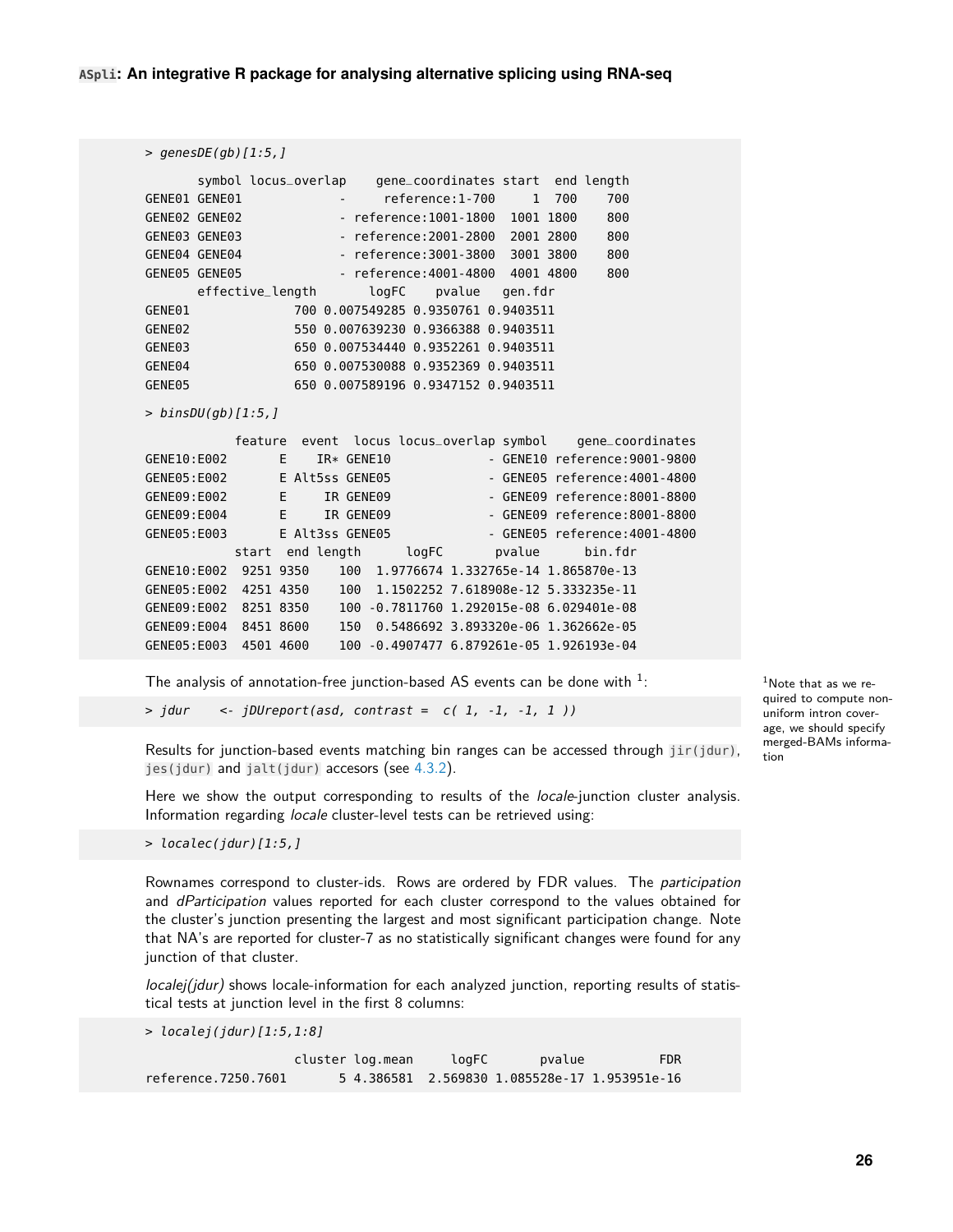```
reference.1250.1601 1 5.648657 -1.421286 1.714979e-16 1.543481e-15
reference.6250.6601 4 4.741467 1.543334 5.512323e-11 3.307394e-10
reference.1250.1301 1 5.206200 1.309545 1.734985e-09 7.807431e-09
reference.1400.1601 1 5.018664 1.217765 6.210246e-08 2.235689e-07
               annotated participation dParticipation
reference.7250.7601 Yes 0.5937500 0.5075431
reference.1250.1601 Yes 0.7774086 0.5958106
reference.6250.6601 Yes 0.4760148 0.3442580
reference.1250.1301 Yes 0.4624697 0.3495129
reference.1400.1601 Yes 0.3559322 0.2462977
```
We integrate all our data:

> sr <- splicingReport(gb, jdur, counts = gbcounts) > is <- integrateSignals(sr,asd)

And finally we export integrate signals into an interactive HTML page

<span id="page-26-0"></span>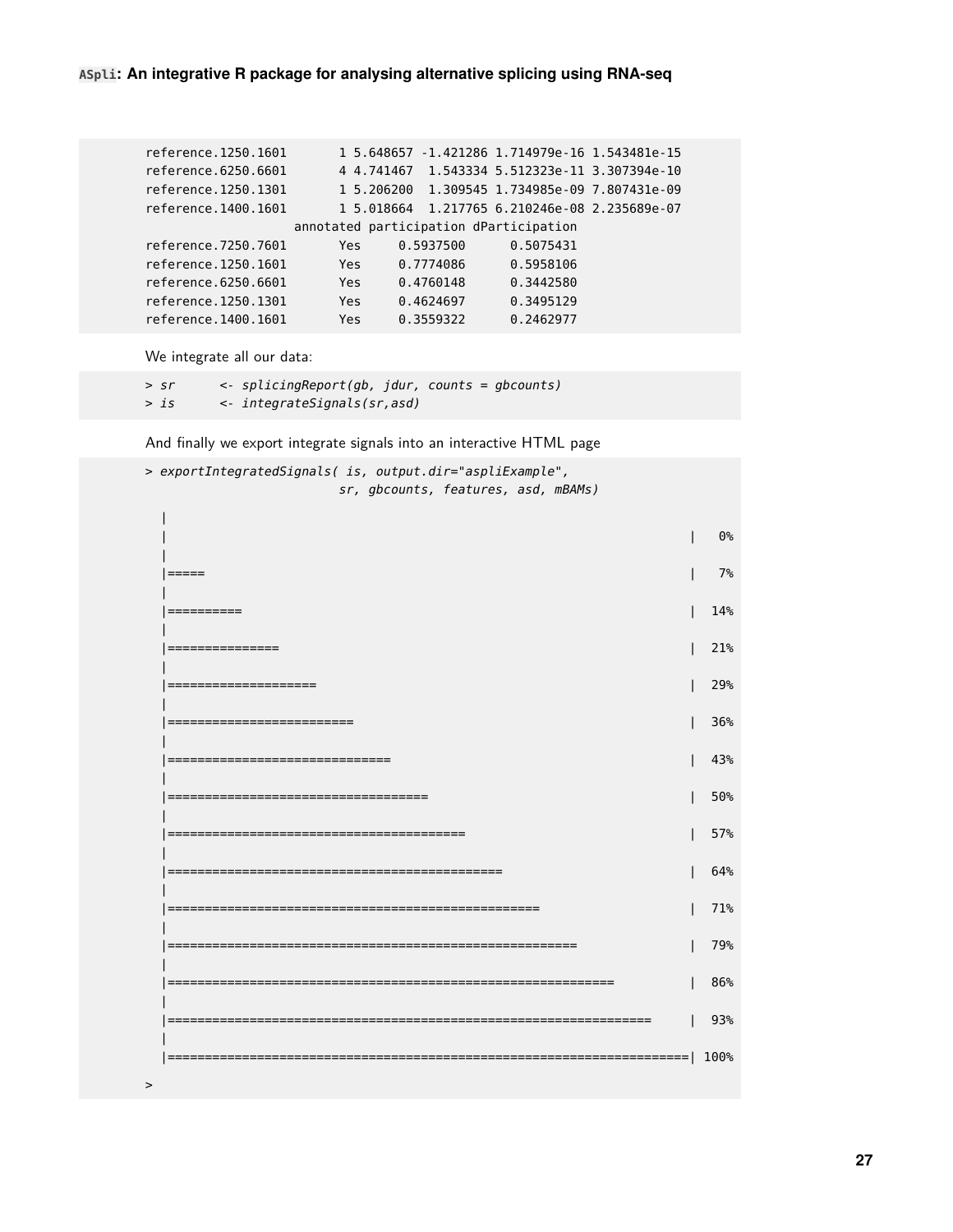# 5.1.2 The formula approach

In ASpli it is also possible to use *formulas* to test different hypothesis. In our example we will consider the following formula to model our data:

```
> form <- formula(~f1+f2+f1:f2)
```
This formula corresponds to the following model matrix:

```
> model.matrix(form,targets)
```

|                 | (Intercept) f1B f2D f1B:f2D |              |              |              |  |
|-----------------|-----------------------------|--------------|--------------|--------------|--|
| Sample1         | 1                           | 0            | 0            | 0            |  |
| Sample2         | $\mathbf{1}$                | 0            | 0            | 0            |  |
| Sample3         | 1                           | 0            | 0            | 0            |  |
| Sample4         | $\mathbf{1}$                | 0            | 1            | 0            |  |
| Sample5         | $\mathbf{1}$                | 0            | 1            | 0            |  |
| Sample6         | $\mathbf{1}$                | 0            | $\mathbf{1}$ | 0            |  |
| Sample7         | $\mathbf{1}$                | $\mathbf{1}$ | 0            | 0            |  |
| Sample8         | $\mathbf{1}$                | $\mathbf{1}$ | 0            | 0            |  |
| Sample9         | 1                           | 1            | 0            | 0            |  |
| Sample10        | $\mathbf 1$                 | $\mathbf{1}$ | $\mathbf{1}$ | $\mathbf{1}$ |  |
| Sample11        | $\mathbf{1}$                | $\mathbf{1}$ | $\mathbf{1}$ | $\mathbf{1}$ |  |
| Sample12        | $\mathbf 1$                 | 1            | $\mathbf{1}$ | $\mathbf{1}$ |  |
| attr(,"assign") |                             |              |              |              |  |
| [1] 0 1 2 3     |                             |              |              |              |  |
|                 | attr(,"contrasts")          |              |              |              |  |
|                 | attr(,"contrasts")\$f1      |              |              |              |  |
|                 | [1] "contr.treatment"       |              |              |              |  |
|                 | attr(,"contrasts")\$f2      |              |              |              |  |
|                 | [1] "contr.treatment"       |              |              |              |  |

<span id="page-27-1"></span>Table [4](#page-27-1) summarizes three statistical comparisons that could be easily implemented considering the second, third and fourth coefficient of the model:

| Test                  | contrast         | coefficient   |
|-----------------------|------------------|---------------|
| B.C-A.C               | $c(-1, 0, 1, 0)$ | $\mathcal{P}$ |
| $A.D-A.C$             | $c(-1, 1, 0, 0)$ | 3             |
| $(B.D-B.C)-(A.D-A.C)$ | c( $1,-1,-1, 1)$ | 4             |

**Table 4: Experimental design of the example data set**

In this way, to test for an interaction effect with the formula framework, we should run:

<span id="page-27-0"></span>> gb <- gbDUreport(counts, formula = form , coef = 4) > jdur <- jDUreport(asd, formula = form, coef = 4 , runUniformityTest = TRUE,  $mergedBams = mBAMs$ )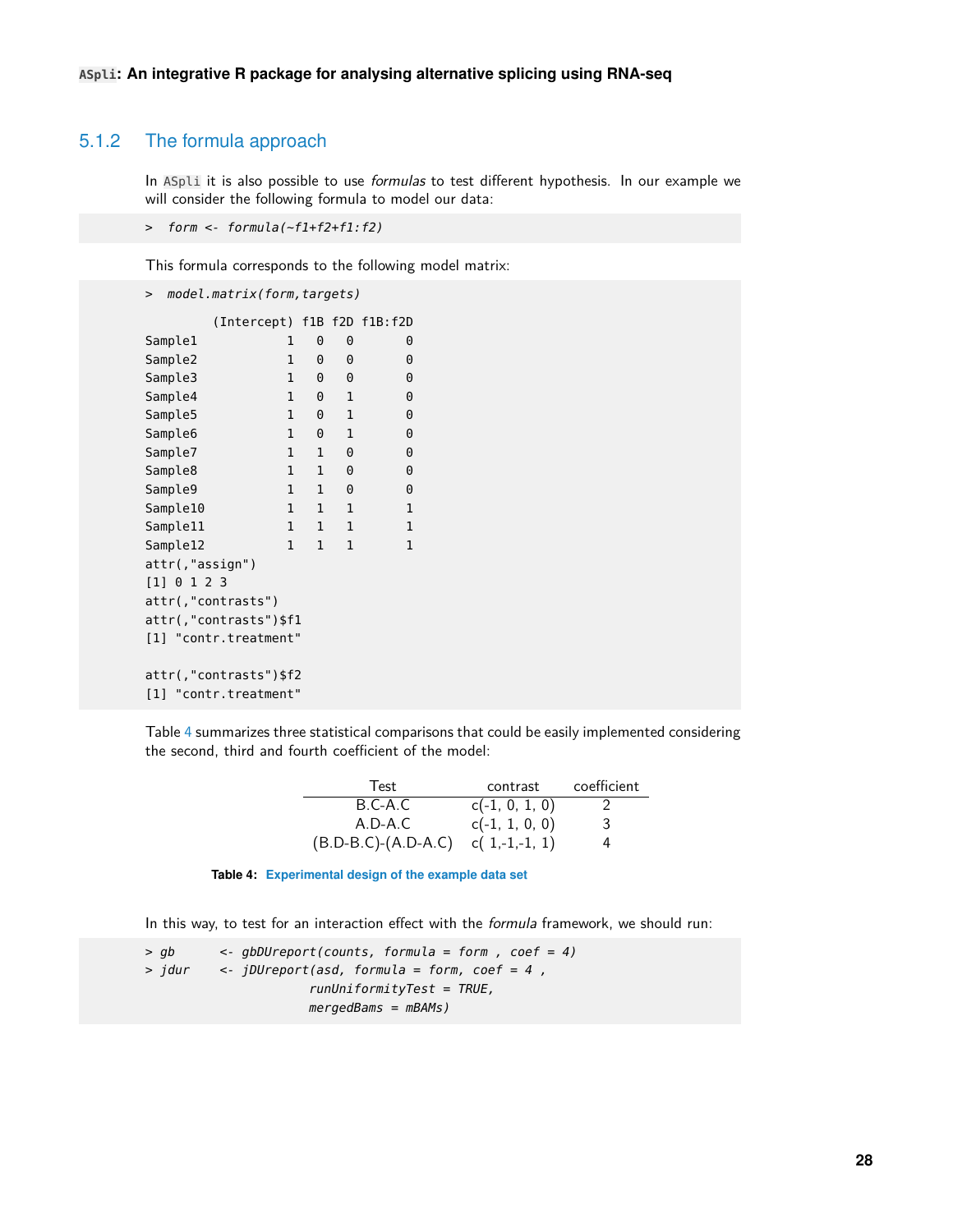# 5.2 Paired experimental design

<span id="page-28-1"></span>The formula approach becomes extremely useful, for instance, to handle paired designs. We will consider a subset of the originally included samples to simulate a paired experiment (see Table [5\)](#page-28-1). In this case **f1** could denote experimental units and **f2** levels, treatment-control conditions.

|    |    | sample f1 f2 replicate condition |     |
|----|----|----------------------------------|-----|
|    |    |                                  | A.C |
|    |    |                                  | A.D |
|    | R. |                                  | B.C |
| 10 | R  |                                  | R D |

**Table 5: Experimental design for a minimalistic paired design**

```
> targetPaired <- targets[c(1,4,7,10),]
> gbcounts <- gbCounts( features = features,
                            targets = targets,
                            minReadLength = 100, maxISize = 50000,libType="SE",
                            strandMode=0)
> asd <- jCounts(counts = gbcounts,
                      features = features,
                      minReadLength = 100,
                      libType="SE",
                      strandMode=0)
> form \leq formula(-f1+f2)
> gb <- gbDUreport(gbcounts, formula = form)
> #jdur <- jDUreport(asd , formula = form)
> #sr <- splicingReport(gb, jdur, counts = counts)
> #is <- integrateSignals(sr, asd, bjs.fdr = 0.1, bjs.inclussion = 0.1, l.inclussion=0.001, l.fdr = 1)
> # exportSplicingReports(sr,output.dir="paired")
> #exportIntegratedSignals(is,output.dir="paired",sr,counts,features,asd,mBAMs,tcex=2)
```
<span id="page-28-0"></span>Note: for a large number of experimental units you might disable the graph generation option makeGraphs=FALSE in exportIntegratedSignals function call.

# 6 Appendix: Ouputs Details

Here is a brief explanation of the info present in ASpli objects. Some columns are common in several tables.

# **ASpliCounts**

Gene counts (countsg) and gene read densities (rdsg)

(see table [6](#page-30-0) for an example)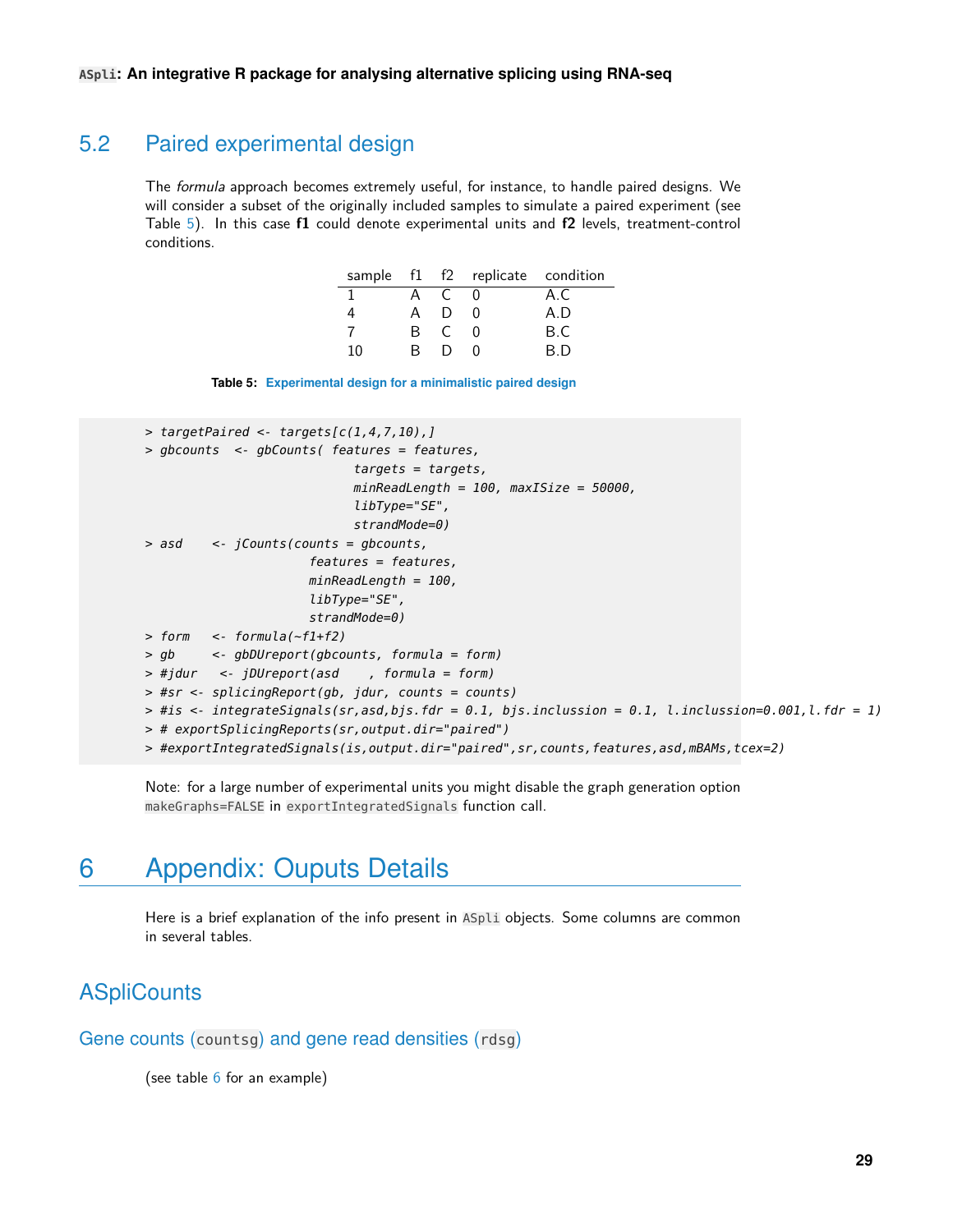**row.names** : Gene name as reported in annotation data.

**symbol** : An optional name for the gene, that must be provided at the moment of feature extraction (see section [4.1.1](#page-5-0) : [Bin definition\)](#page-5-0).

**locus** overlap : overlapping loci.

**gene\_coordinates** : format chromosome:start-end.

**start, end,length** :

**effective\_length** : gene length using only annotated exons.

**sample data** : gene read counts/densities (one column per sample).

### Bin counts (countsb) and bin read densities (rdsb)

**row.names** : see [4.1](#page-4-0) : binGenome[: Binning the genome](#page-4-0) .

- **feature** : **E** for exonic bins, **I** for intronic bins and **Io** for introns before splitting. See [4.1](#page-4-0) : binGenome[: Binning the genome](#page-4-0)
- **event** : Alternative splicing event asigned (see section [4.1.1:](#page-5-0)[Splicing event assignment\)](#page-6-0)
- **sample data** : bin read counts/densities (one column per sample)

### Junction counts (countsj)

- **row.names** : Junction's name in format chromosome.start.end (see [4.1](#page-4-0) : [binGenome](#page-4-0): Bin[ning the genome](#page-4-0) ).
- **junction** : If junction coincides with a junction inferred from the annotation, the name is shown as is given in section  $4.1$ :binGenome[: Binning the genome](#page-4-0), otherwise it is noHit.

**gene** : Locus that contains the junction.

**strand** : gene's strand

**multipleHit** : yes if junction spans multiple genes.

**bin\_spanned** : Bin's names spanned by the junction.

**j\_within\_bin** : If junction falls within a single bin, the name of that bin is shown.

**sample data** : Junction counts (one column per sample).

#### E1I (countse1i) and IE2 (countsie2)

- **row.names** : Junction name in format chromosome.start.end (see [4.1](#page-4-0) : binGenome[: Binning](#page-4-0) [the genome](#page-4-0) ).
- **junction** : If junction coincides with a junction inferred from the annotation, the name is shown as is given in section  $4.1.1$ : Bin definition, otherwise contains noHit.

**gene** : Name of the locus that contains the junction.

**strand** : Strand sense of the gene.

**multipleHit** : yes if junction spans multiple genes.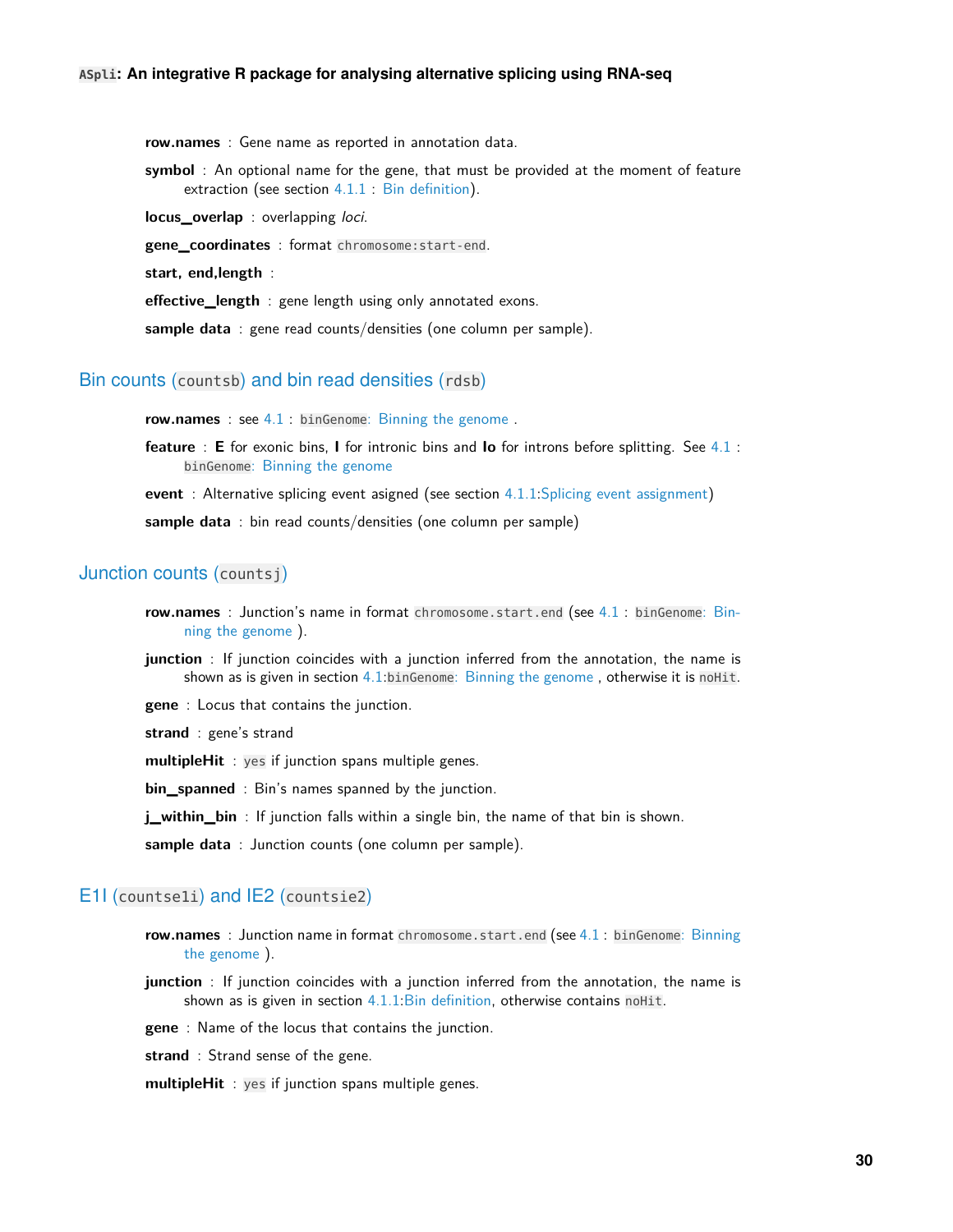| names<br>Row | symbol | overlap<br>locus. | coordinates<br>gene. | start | ទ<br>ទ | length | lengtl<br>effectiv | ᆏ<br>Sample | $\sim$<br>Sample |   |
|--------------|--------|-------------------|----------------------|-------|--------|--------|--------------------|-------------|------------------|---|
| GENE01       | GENE01 | -                 | chr1:1-700           |       | 700    | 700    | 700                | 324         | 314              | n |
| GENE02       | GENE02 |                   | chr1:1001-1800       | 1001  | 1800   | 800    | 550                | 327         | 333              | n |
| GENE03       | GENE03 | -                 | chr1:2001-2800       | 2001  | 2800   | 800    | 650                | 342         | 321              | n |
| GENE04       | GENE04 | -                 | chr1:3001-3800       | 3001  | 3800   | 800    | 650                | 313         | 337              | n |
| .            | .      | .                 | .                    | .     |        | .      | .                  |             |                  | . |

<span id="page-30-0"></span>**sample data** : Junction counts (one column per sample).

**Table 6: Gene counts table example**

# ASpliAS

## irPIR

**event:** Type of event asigned by ASpli when binning.

- **J1:** Semicolon separated list of junctions with their **end** matching the **start** of the intron.
- **J2:** Semicolon separated list of junctions with an end matching the end of the intron.
- **J3:** Semicolon separated list of all the junctions overlaping the intron.
- **\*** Columns in between J1-J2 and J2-J3 represent junction counts in the samples for each bin. *(junctions are the sum by condition)*.

**PIR** for each condition, calculated as:  $PIR = (J1 + J2)/(J1 + J2 + 2 * J3)$ 

# altPSI

**event:** Type of event asigned by ASpli when binning.

- **J1(J2):** Semicolon separated list of junctions with an **end** matching the **end** of alt5'SS or alt3'SS.
- **J3:** Semicolon separated list of junctions with an **end** matching the **start** of an alt5'SS or alt3'SS.
- **\*** Columns in between J1-J2 and J2-J3 represent junction counts in the samples for each bin. (junctions are the sum by condition).

**PIR** for each condition, calculated as:

$$
PIR = (J1 + J2)/(J1 + J2 + 2 * J3)
$$

**PSI** for each condition, calculated as:  $PSI = (J12)/(J12 + J3)$  Where J12 is J1 if it's an alt 5' event or J2 if it's an alt 3' event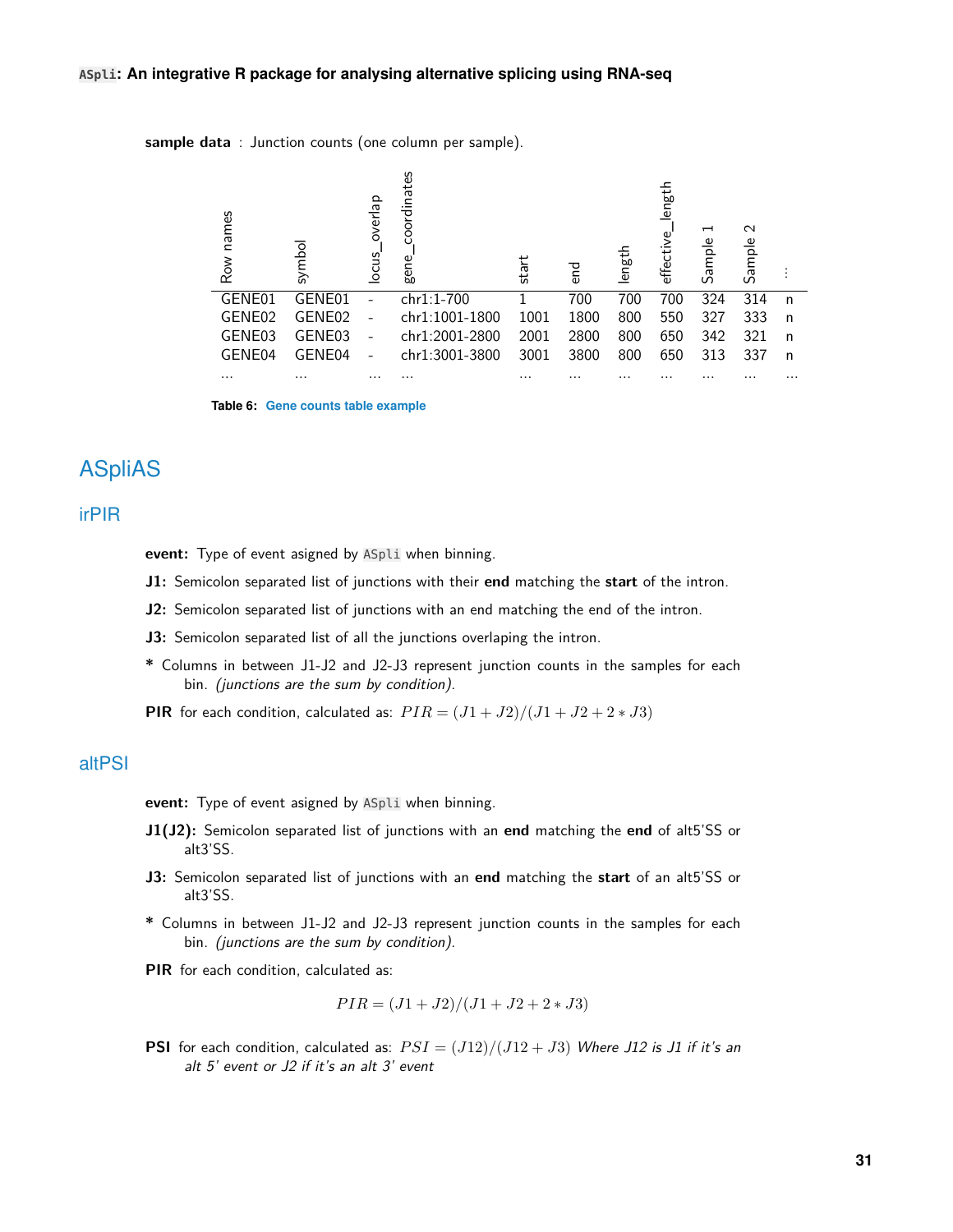### esPSI

**event:** Type of event asigned by ASpli when binning.

- **J1:** Semicolon separated list of junctions with an **end** on the alternative exon.
- **J2:** Semicolon separated list of junctions with an **end** on the alternative exon.
- **J3:** Semicolon separated list of **exclusion** junctions of alternative exon.
- **\*** Columns in between J1-J2 and J2-J3 represent junction counts in the samples for each bin. (junctions are the sum by condition).
- **PSI:** for each condition, calculated as:

 $PSI = (J1 + J2)/(J1 + J2 + 2 * J3)$ 

### junctionsPIR

- **PIR:** for each experimental junction, using **e1i** and **ie2** counts. Exclusion junction is the junction *itself*. This information is crutial to discover new introns as well as retention events.
- **hitIntron, hitIntronEvent:** If the junction matches a bin, name and type of event asigned by ASpli to this bin.

**Columns** in between represent J1, J2 and J3 counts in the different samples

**PIR:** calculated for each condition, as  $PIR = (J1 + J2)/(J1 + J2 + 2 * J3)$  (junctions are the sum by condition.)

#### junctionsPJU

Given a junction, it is possible to analyze if it shares **start**, **end** or **both** with other junction. If so, it is possible due to there is alternative splicing in this region.

**Rownames:** J3 range.

**Junction:** name of the junction.

**Gene:** gene it belongs to.

**Strand:** gene's strand.

**multipleHit:** if junction overlaps several genes

**symbol:** gene symbol

**gene\_coordinates:** gene coordinates.

**bin\_spanned:** semicolon separated list of bins spaned by this junction.

**j\_within\_bin:** other junctions in this region

- **StartHit:** junctions sharing start with this junction and  $PJU_J1 = J3/(J1 + J3)$  for each condition.
- **EndHit:** junctions sharing **end** with this junction and  $P J U_J 2 = J3/(J2 + J3)$  for each condition.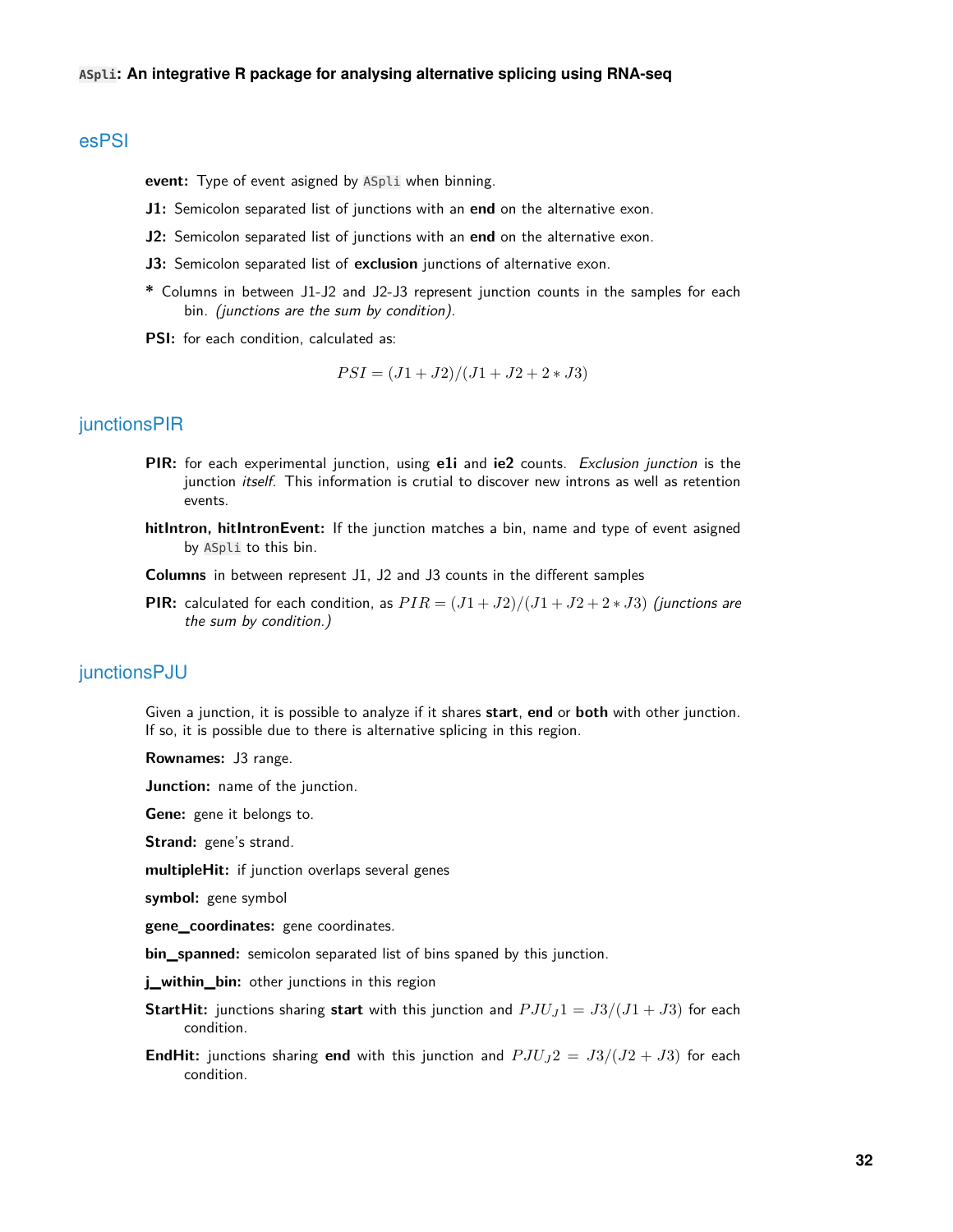**Columns** in between are:

- J3 counts in the different samples for each region.
- J1 counts and  $PJU_J1 = J3/(J1 + J3)$  for each condition.
- J2 counts and  $P J U_I 2 = J3/(J2 + J3)$  for each condition.

StartHit is J1 range and EndHit is J2 range.

### ASpliJDU

#### **known or novel**

#### **spanned bins**

**exintron:** if the junction is completely included in a bin, it would indicate this AS event is a possible exintron [\[8\]](#page-35-1).

## localec

Information about statistically significant changes in junction's usage within locale-juntion clusters.

**size:** number of junctions belonging to the cluster.

**cluster.LR:** cluster differential usage likelihood ratio

**pvalue, FDR** cluster differential usage pvalue and corresponding FDR

**range:** cluster genomic coordinates

- **participation:** junction maximal participation value inside the cluster (FDR < maxFDRFor-Participation)
- **dParticipation:** delta participation of the significant junction (FDR < maxFDRForParticipation) presenting maximal participation value inside the cluster

### localej

**cluster:** cluster's name to which junction belongs to

**log.mean:** log of mean counts accross all conditions for this junction

**logFC:** log fold change of junction accross conditions

**pvalue and FDR** junction's pvalue and corresponding FDR

**annotated:** if junction is annotated or new

**participation:** maximal participation value observed across contrasted condictions

**dParticipation:** delta participation of the maximal participation value observed across contrasted condictions

**Columns in between:** junction counts for all samples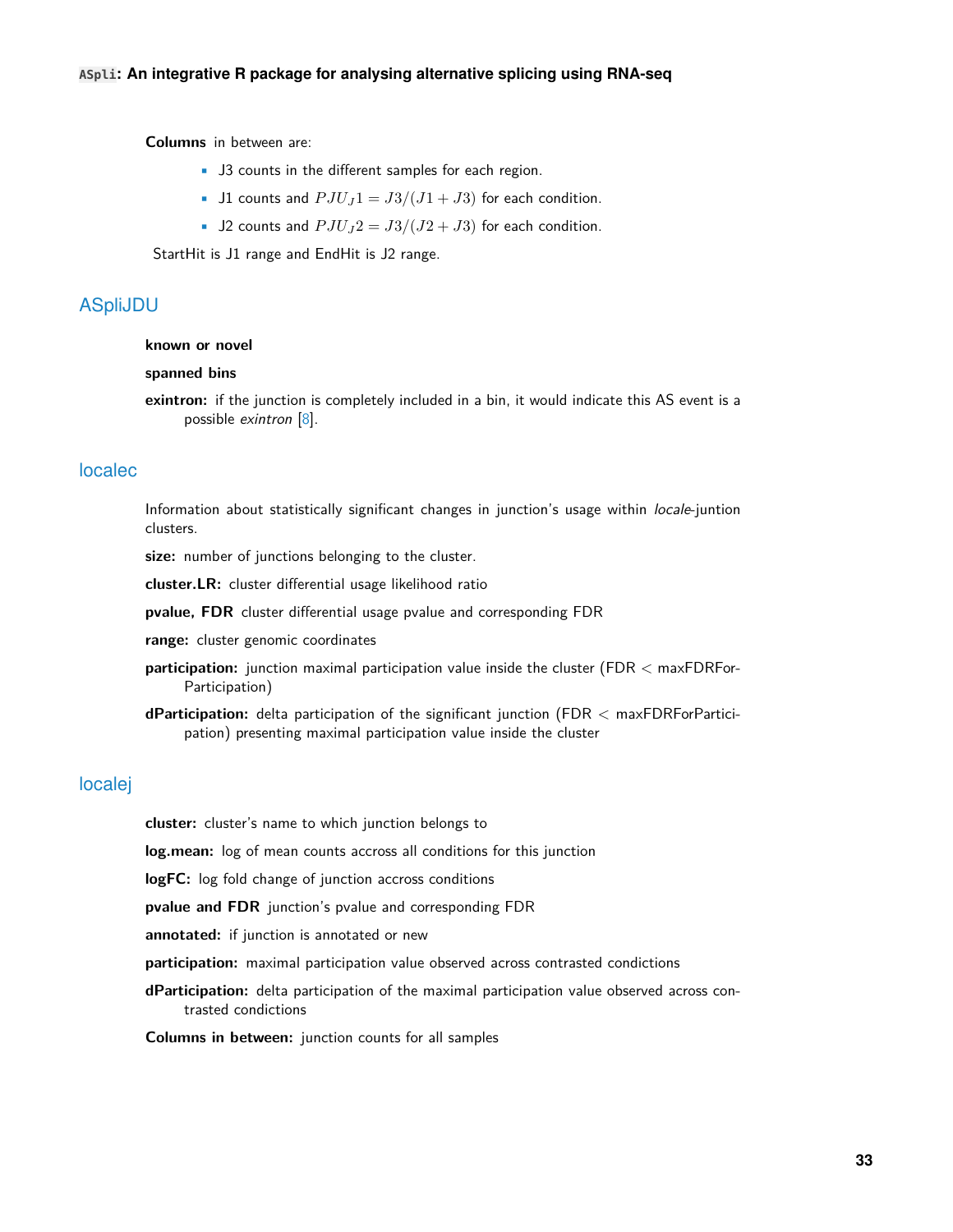## anchorc

**cluster.LR:** likelihood ratio of cluster differential usage.

**pvalue and FDR:** cluster differential usage pvalue and corresponding FDR.

### anchorj

**log.mean:** log of mean counts accross all conditions for this junction **logFC:** log fold change of junction accross conditions **LR:** likelihood ratio of junction differential usage. **pvalue, FDR** junction's pvalue and corresponding FDR **J1.pvalue** : J1 junction's pvalue **J2.pvalue** : J2 junction's pvalue **NonUniformity:** if non uniformity test was performed, numbers closer to zero mean uniformity and closer to one mean non uniformity **dPIR:** junction's delta PIR **annotated:** if junction is annotated or new **J counts:** junctions' counts for all samples

# jir

**J3:** J3 junctions

logFC: log fold change of junction accross conditions

**LR:** likelihood ratio of junction differential usage.

**pvalue, FDR** junction's pvalue and corresponding FDR

**NonUniformity:** if non uniformity test was performed, numbers closer to zero mean uniformity and closer to one mean non uniformity

**dPIR:** junction delta PIR

**multiplicity:** do multiple junctions cross the region

**J counts:** junctions' counts for all samples

## jes

**event:** Type of event asigned by ASpli when binning.

**J3:** junctions

**logFC:** log fold change of junction accross conditions

**LR:** likelihood ratio of junction differential usage.

**pvalue, FDR** junction's pvalue and corresponding FDR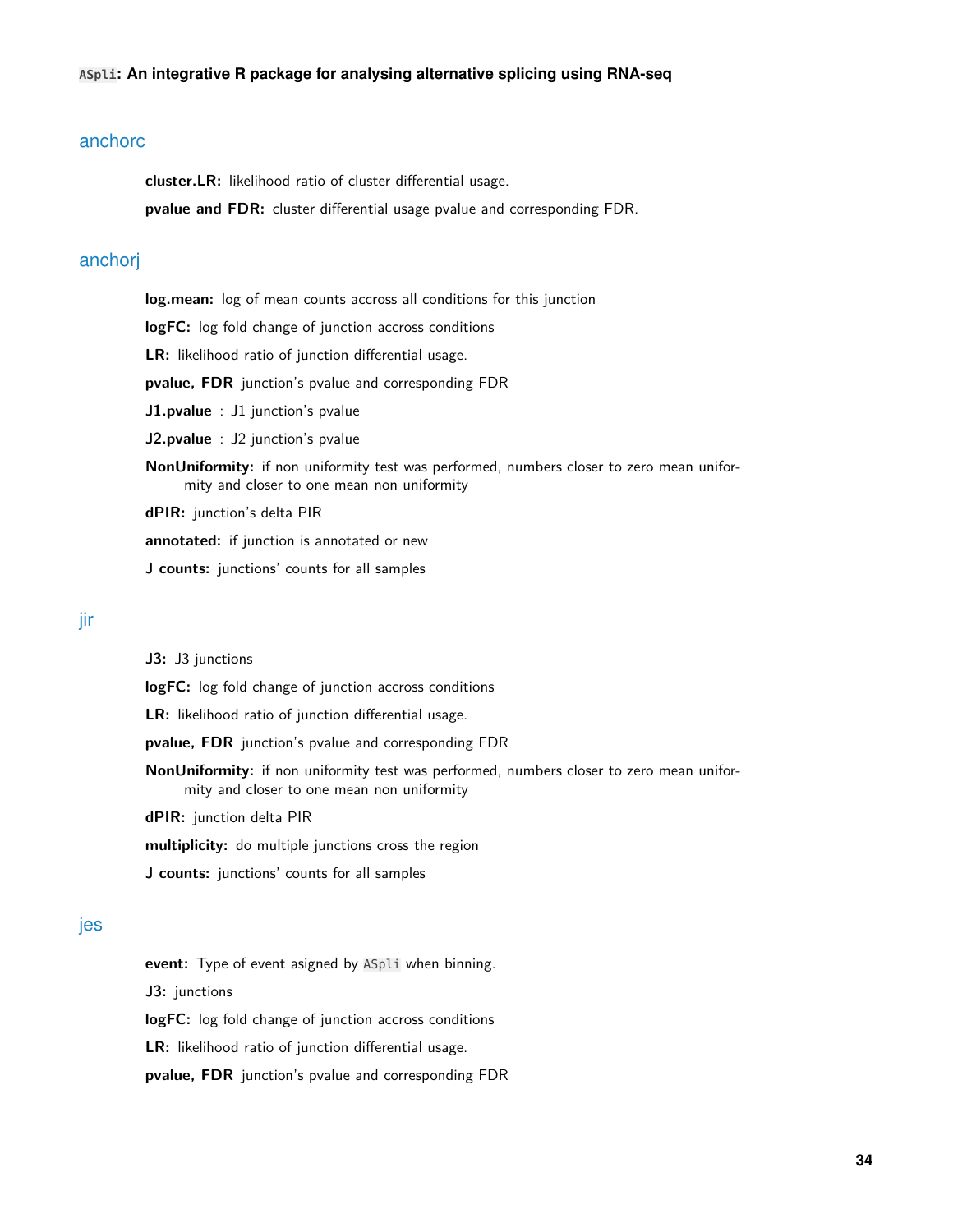**dPSI:** junction delta PSI **multiplicity:** do multiple junctions cross the region **J counts:** junctions' counts for all samples

# jalt

**event:** Type of event asigned by ASpli when binning. **J3:** junctions **logFC** : log fold change of junction accross conditions **log.mean** : log of mean counts accross all conditions for this junction **logFC:** log fold change of junction accross conditions **LR:** likelihood ratio of junction differential usage. **pvalue, FDR** junction's pvalue and corresponding FDR **dPSI:** junction delta PSI **multiplicity** : do multiple junctions cross the region **J counts:** junctions' counts for all samples

# **References**

- <span id="page-34-0"></span>[1] M. D. Robinson, D. J. McCarthy, and G. K. Smyth. edgeR: a Bioconductor package for differential expression analysis of digital gene expression data. Bioinformatics, 26(1), 2010.
- <span id="page-34-1"></span>[2] S. Anders, A. Reyes, and W. Huber. Detecting differential usage of exons from RNA-seg data. Genome Research, 22(10), 2012.
- <span id="page-34-2"></span>[3] U. Braunschweig, N. L. Barbosa-Morais, Q. Pan, E. N. Nachman, B. Alipanahi, T. Gonatopoulos-Pournatzis, B. Frey, M. Irimia, and B. J. Blencowe. Widespread intron retention in mammals functionally tunes transcriptomes. Genome Research, 24(11), 2014.
- <span id="page-34-3"></span>[4] H. Li, B. Handsaker, A. Wysoker, T. Fennell, J. Ruan, N. Homer, G. Marth, G. Abecasis, and R. Durbin. The Sequence Alignment/Map format and SAMtools. Bioinformatics, 25(16):2078–2079, Aug 2009. [PubMed Central[:PMC2723002\]](https://www.ncbi.nlm.nih.gov/pmc/articles/PMC2723002) [DOI[:10.1093/bioinformatics/btp352\]](https://dx.doi.org/10.1093/bioinformatics/btp352) [PubMed[:19505943\]](https://www.ncbi.nlm.nih.gov/pubmed/19505943).
- <span id="page-34-4"></span>[5] Sebastian Schafer, Kui Miao, Craig C. Benson, Matthias Heinig, Stuart Alexander Cook, and Norbert Hubner. Alternative splicing signatures in rna-seq data: Percent spliced in (psi). Current protocols in human genetics, 87:11.16.1–14, 2015.
- <span id="page-34-5"></span>[6] D. J. McCarthy, Chen Y., and G. K. Smyth. Differential expression analysis of multifactor RNA-seq experiments with respect to biological variation. Nucleic Acids Research, 40(10), 2012.